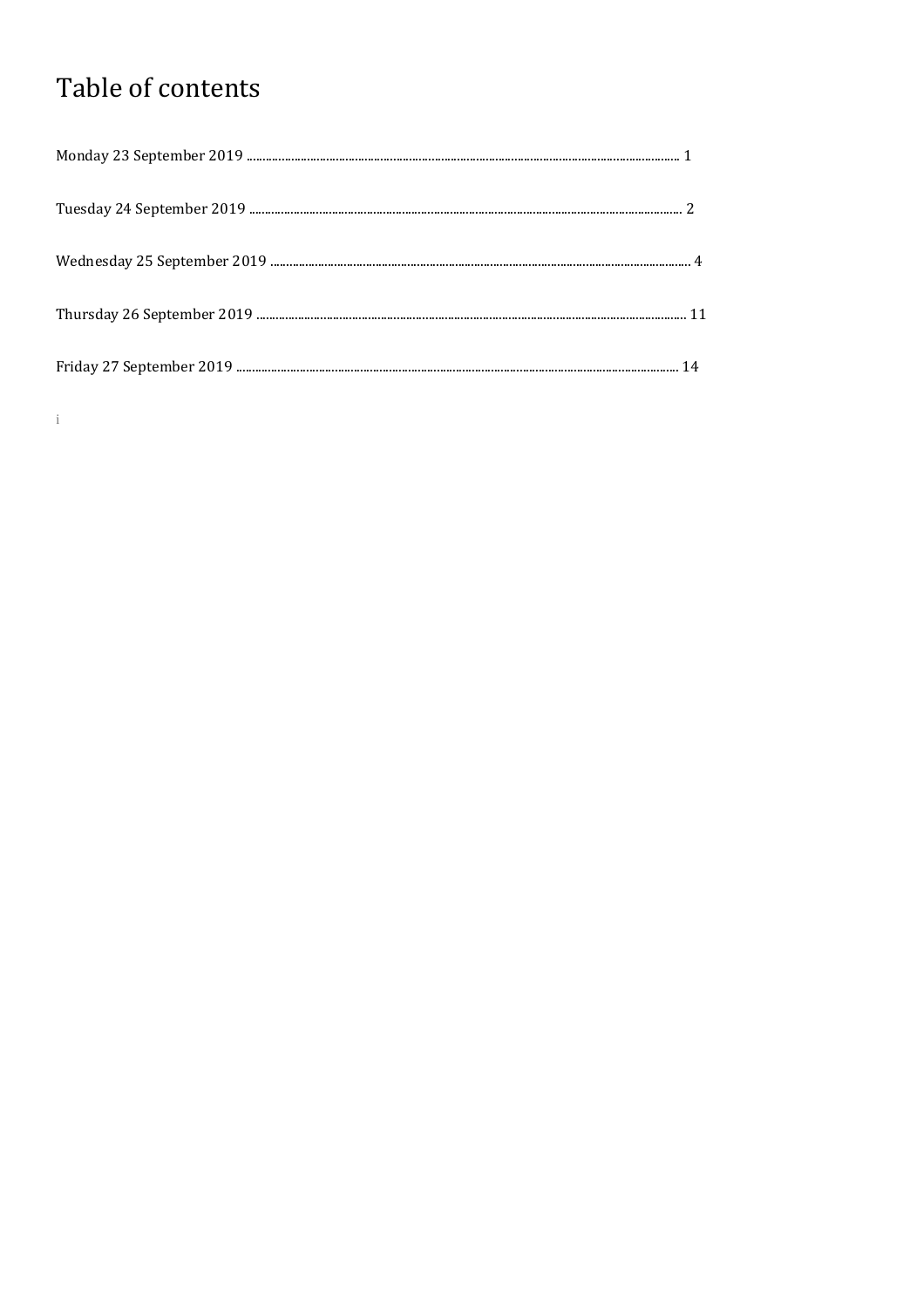# **J-PARC Symposium 2019**

# **Monday 23 September 2019**

| <b>Public lecture - convention hall 300</b>                |                                                                                                                                                           |  |
|------------------------------------------------------------|-----------------------------------------------------------------------------------------------------------------------------------------------------------|--|
| <b>Moderator: YOKOYAMA, Hiromi</b>                         |                                                                                                                                                           |  |
| <b>(10:00-11:00)</b> 大強度陽子ビームで未来を加速する                      | - Presenter: SAITO, Naohito<br><b>Director, J-PARC Center</b><br>Professor, University of Tokyo                                                           |  |
| (11:00-12:00) なぜ私たちは宇宙で生まれたのか                              | - Presenter: MURAYAMA, Hitoshi<br>Professor, Kavli IPMU, University of Tokyo<br>University of California, Berkeley                                        |  |
| (13:30-14:30) 物質と生命をつなぐ分子のオーケストレーション                       | - Presenter: KATO, Koichi<br><b>Professor, Exploratory Research Center</b><br>on Life and Living System,<br><b>National Institute of Natural Sciences</b> |  |
| (14:30-15:30) 量子ビームでこれまでのタイヤ材料開発の常識が変わる<br>- 次世代タイヤ開発を目指して | - Presenter: KISHIMOTO, Hiroyuki<br><b>General Manager, Chemical Analysis</b><br>Center, Sumitomo Rubber Industries, Ltd.                                 |  |
| (15:30-16:30) 姿を変えるニュートリノ                                  | - Presenter: KAJITA, Takaaki<br>Director, Institute for Cosmic Ray<br>Research, University of Tokyo                                                       |  |

**Registration - Entrance Hall (15:00-18:00)** 

**Ice Breaker - Restaurant Espoir (17:00-20:00)**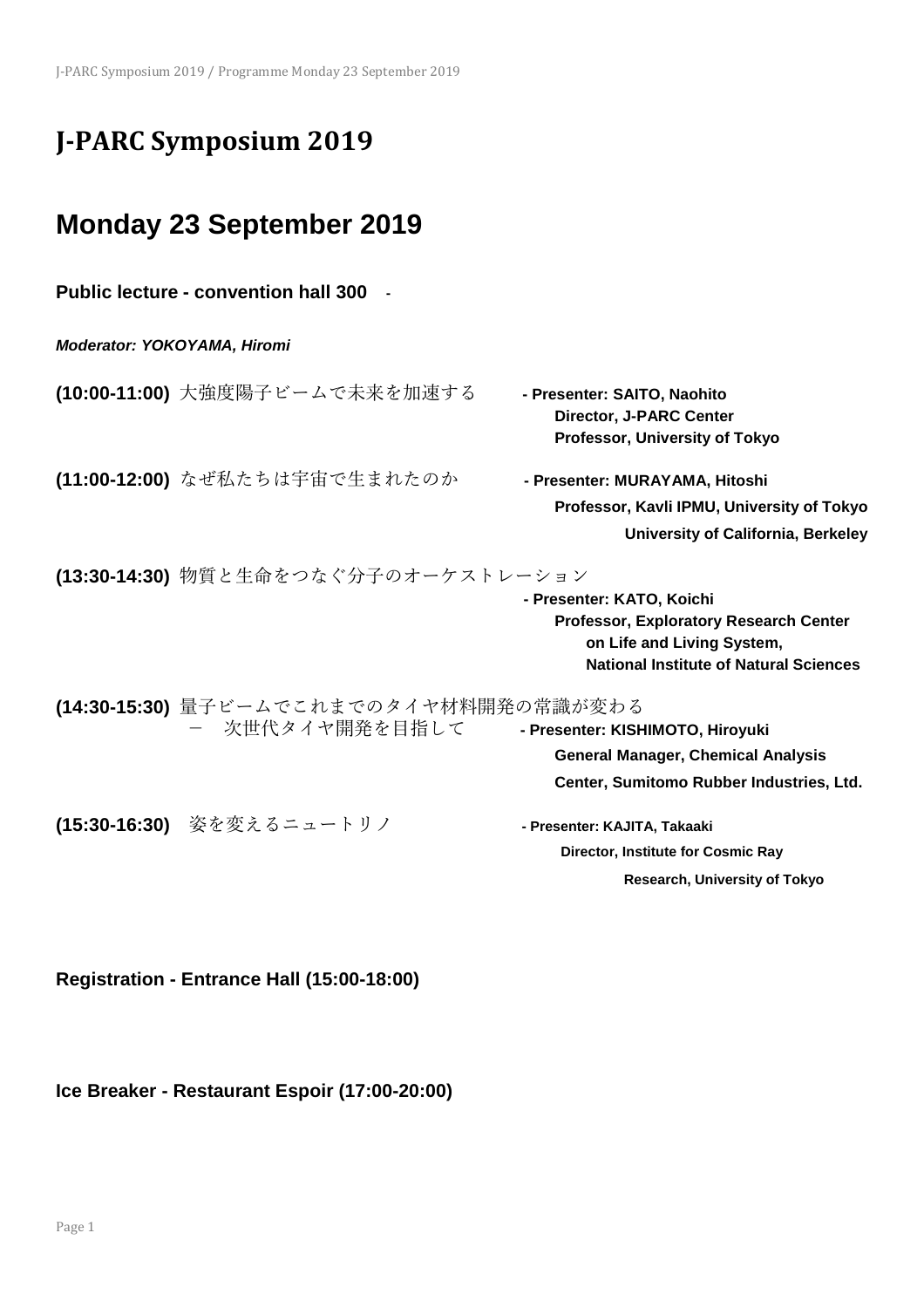# **Tuesday 24 September 2019**

**Registration - Entrance Hall (08:15-15:30)** 

## **Opening Session - Main Convention Hall (09:00-09:40)**

## **Plenary A (09:40-10:30)**

#### *Chair: Naohito Saito*

|       | 09:40 Story of Little Neutral Particles | OOGURI, Hirosi (Kavli IPMU, University of<br>Tokyo) |
|-------|-----------------------------------------|-----------------------------------------------------|
| 10:25 | announcement                            |                                                     |

## **Plenary B (10:50-11:35)**

#### *Chair: Toshiji Kanaya*

| 10:50 | Science for Energy: The Role of Large-Scale Scientific User | KUNG, Harriet (Office of Science, |
|-------|-------------------------------------------------------------|-----------------------------------|
|       | <b>Facilities</b>                                           | Department of Energy, USA)        |

### **guest address (11:35-11:55)**

## **Lunch (11:55-13:30)**

### **Panel Discussion - Main Convention Hall (13:30-14:50)**

|                                                                | - Chair: SAITO, Naohito (J-PARC)          |
|----------------------------------------------------------------|-------------------------------------------|
|                                                                | - Panelists                               |
|                                                                | OOGURI, Hirosi (Kavli IPMU, University of |
| 13:30 Role of science in societies, role of Japan in the world | Tokyo)                                    |
|                                                                | NAKAZAWA, Shinichi (Religious historian,  |
|                                                                | Meiji University)                         |
|                                                                | WARK, David<br>others                     |

## **Photo Session (14:50-15:00)**

## **Ceremony: 10-year Anniversary of J-PARC (15:30-17:30)**

#### **Banquet - Hotel Grand Shinonome (18:30-20:30)**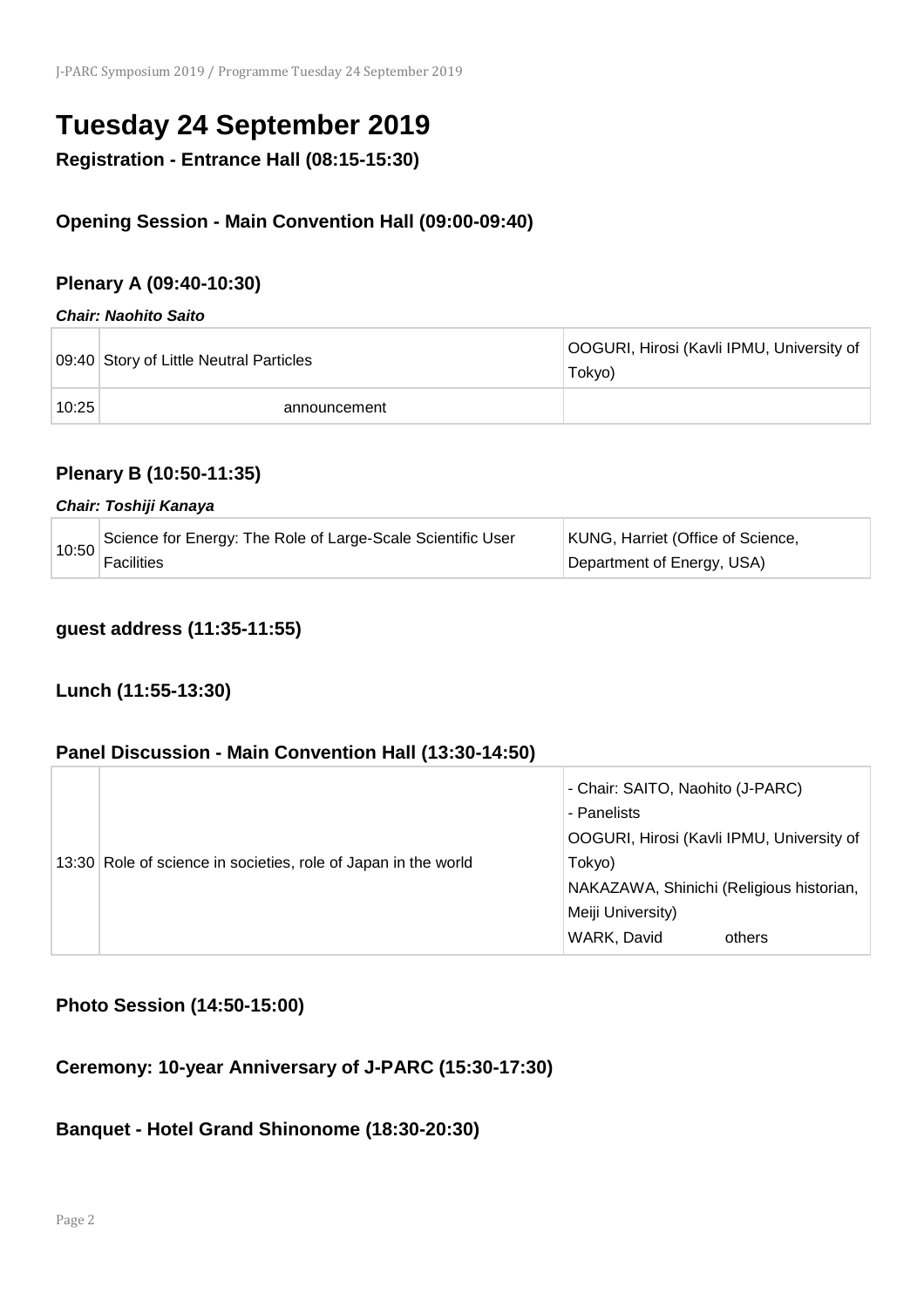# **Wednesday 25 September 2019**

## **Plenary C - Main Convention Hall (08:45-10:20)**

#### *Chair: Kazuhisa Kakurai / Masatoshi Futakawa*

|       | 08:45 Emergent Phenomena of Topological Magnets                       | TOKURA, Yoshinori |
|-------|-----------------------------------------------------------------------|-------------------|
|       | 09:30 Realisation of a New Research Infrastructure in Belgium: MYRRHA | ABDERRAHIM, Hamid |
| 10:15 | Announcement                                                          |                   |

## **Coffee break (10:20-10:40)**

## **Parallel Session 1 - (10:40-12:30)**

## **PN review session: Review session of Particle-Nuclear Physics at J-PARC - Convention Hall 200 (10:40-12:30)**

#### *Chair: Tsutomu Mibe (KEK)*

| 10:40 Neutrino Experiments at J-PARC (invited)                  | KUZE, Masahiro (Tokyo Institute of<br>Technology) |
|-----------------------------------------------------------------|---------------------------------------------------|
| 11:15 Theoretical overview of Lepton Flavor Violation (invited) | SATO, Joe (Saitama University)                    |
| 11:50 Strangeness and Hadron Physics at J-PARC (invited)        | OKA, Makoto (JAEA)                                |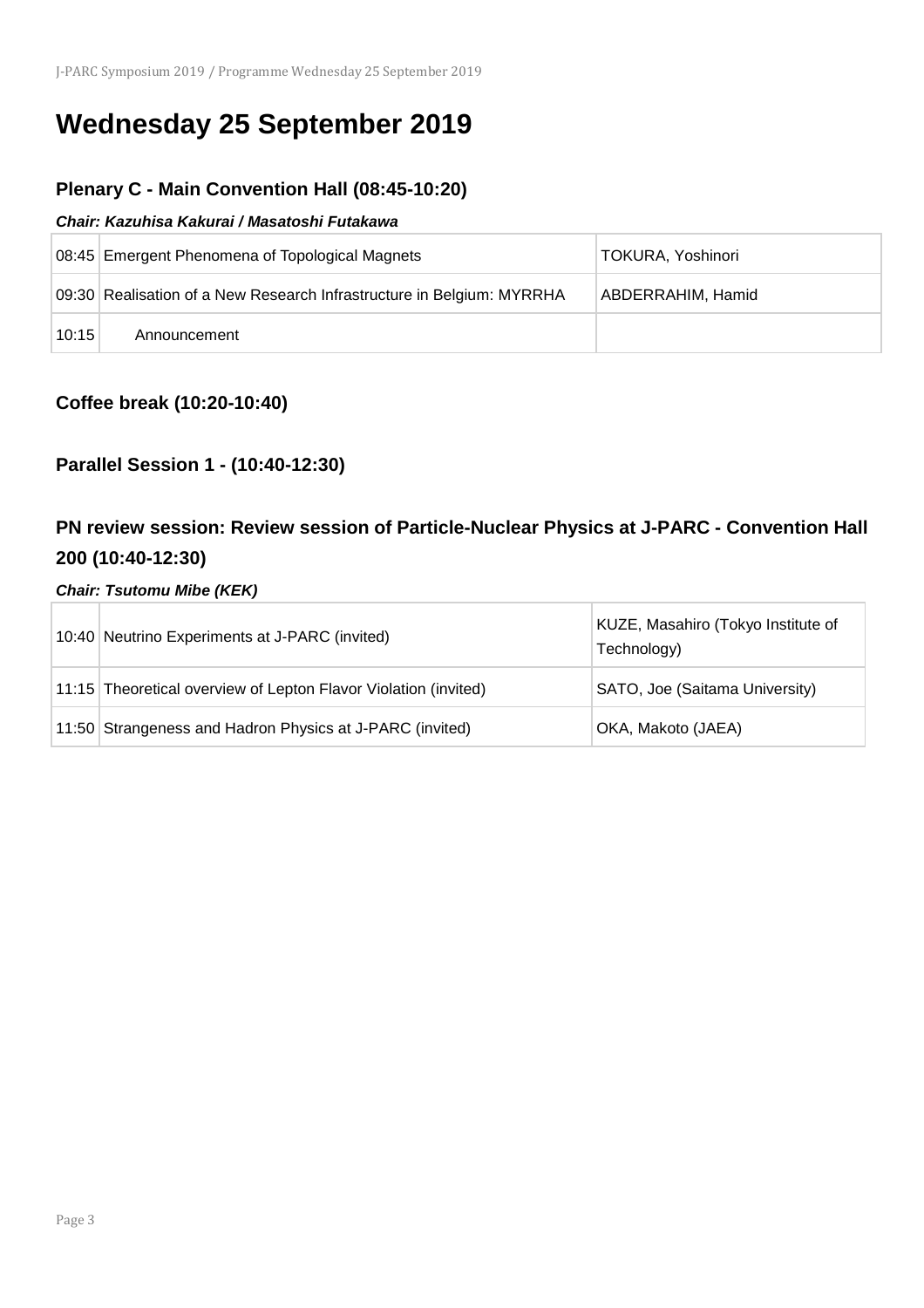## **MLF-MT: Magnetism - Room 101 (10:40-12:30)**

#### *Chair: Kazuhisa Kakurai (CROSS)*

| 10:40 | Spin-hedgehog lattice states in cubic chiral magnets MnSi <sub>1-x</sub> Ge <sub>x</sub><br>investigated by small- and wide-angle neutron scattering and neutron<br>spin echo spectroscopy (invited) | NAKAJIMA, Taro (The University of<br>Tokyo, RIKEN)  |
|-------|------------------------------------------------------------------------------------------------------------------------------------------------------------------------------------------------------|-----------------------------------------------------|
| 11:10 | Fractionalized Spin Excitations in Spin-1/2 Triangular- and<br>Kagome-Lattice Antiferromagnets (invited)                                                                                             | TANAKA, Hidekazu (Tokyo Institute of<br>Technology) |
|       | 11:40 Hybridized magnon with orbital and lattice in multiferroics Ba <sub>2</sub> MnGe <sub>2</sub> O <sub>7</sub>                                                                                   | MASUDA, Takatsugu (The University<br>of Tokyo)      |
| 12:00 | Magnetism in Kagome Antiferromagnet MgMn <sub>3</sub> (OH) <sub>6</sub> Cl <sub>2</sub>                                                                                                              | BHUIYAN, Md. Mahbubur Rahman<br>(Saga University)   |

## **MLF-FP: Future Plan of Neutron and Muon facilities - Room 102 (10:40-12:30)**

#### *Chair: Mitsuhiro Shibayama (The University of Tokyo)*

| 10:40 | Plans for a Second Target Station at the Spallation Neutron Source<br>(invited)     | MURDOCH, Graema R. (Oak Ridge<br>National Laboratory)                                            |
|-------|-------------------------------------------------------------------------------------|--------------------------------------------------------------------------------------------------|
|       | 10:50   ISIS - from TS1 to TS2 to ISIS-II (invited)                                 | MCGREEVY, Robert (Science &<br>Technology Facilities Council,<br>Rutherford Appleton Laboratory) |
|       | 11:00 Future plans for the European Spallation Source (invited)                     | KENNEDY, Shane (ESS-ERIC)                                                                        |
|       | 11:10 Institute Laue Langevin - Endurance programme (invited)                       | ESTRADE, Jérôme (Institute Laue<br>Langevin)                                                     |
| 11:20 | Expansion Plans for the OPAL Reactor (invited)                                      | SCHULZ, Jamie (ANSTO)                                                                            |
| 11:30 | Towards to the construction of J-PARC/MLF 2nd Target Station<br>(invited)           | SHIMOMURA, Koichiro (J-PARC<br>Center) KANAYA, Toshiji (J-PARC<br>Center)                        |
| 11:40 | Future Developments of the SµS Facility at the Paul Scherrer Institute<br>(invited) | AMATO, Alex (Paul Scherrer Institute)                                                            |
| 11:50 | Future plans of the TRIUMF Centre for Molecular and Materials<br>Science (invited)  | KOJIMA, Kenji (TRIUMF)                                                                           |
| 12:00 | <b>Panel Discussion</b>                                                             |                                                                                                  |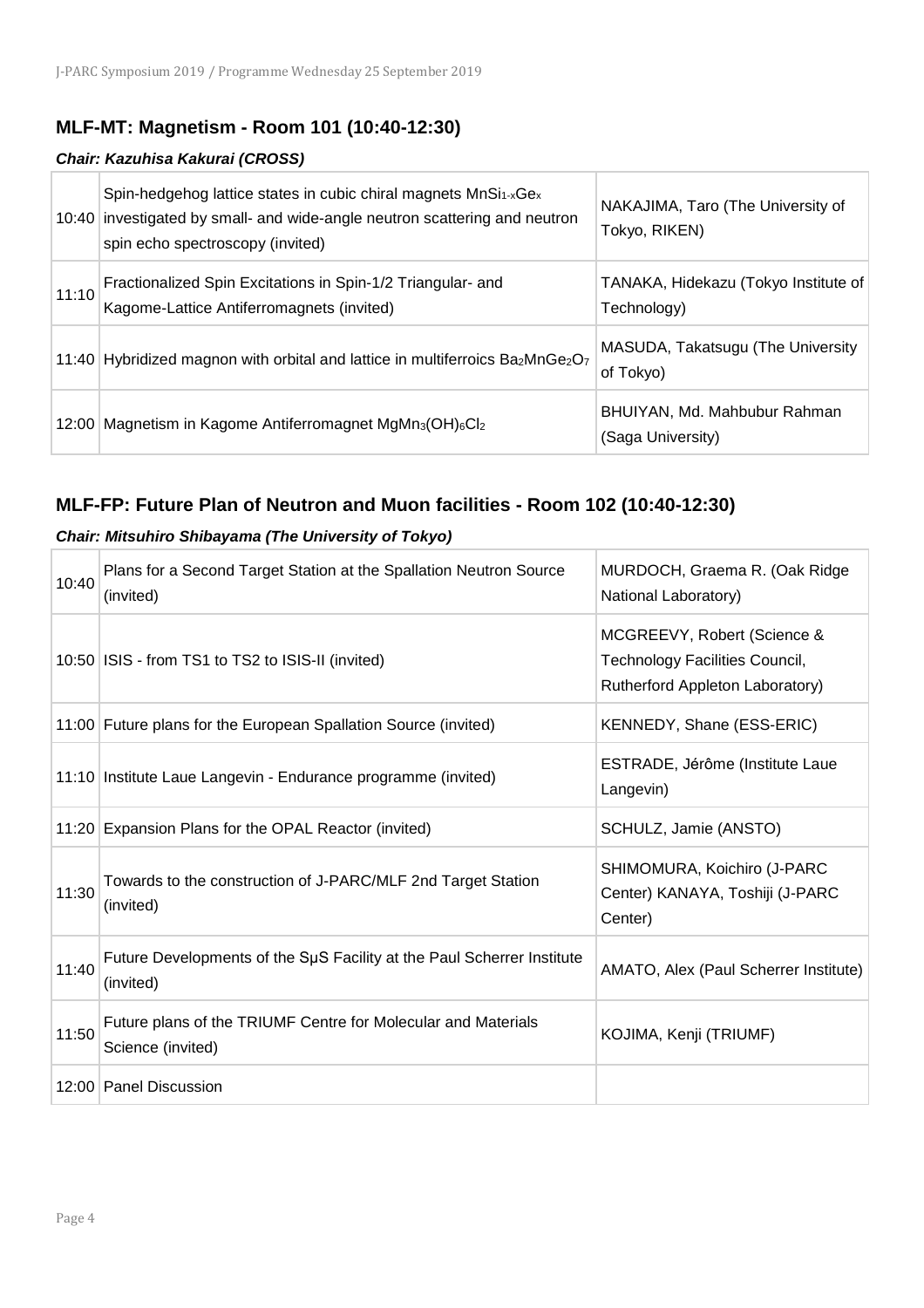### **PN-DDA: Detector development session A - Room 202 (10:40-12:20)**

*Chair: TBA*

| 10:40 | The Accelerator Neutrino Neutron Interaction Experiment (ANNIE)<br>(invited)                                                    | SVOBODA, Robert (UC Davis)      |
|-------|---------------------------------------------------------------------------------------------------------------------------------|---------------------------------|
| 11:05 | The upgrade of the KOTO Cesium lodide calorimeter for the separation SHIMIZU, Nobuhiro (Osaka<br>of gamma and neutron (invited) | University)                     |
| 11:30 | Neutron beam monitor for the high-intensity neutron total diffractometer<br>NOVA (invited)                                      | OHSHITA, Hidetoshi (KEK/J-PARC) |
| 11:55 | Time Projection Chamber "HypTPC" for the hadron spectroscopy at<br>J-PARC (invited)                                             | ICHIKAWA, Yudai (JAEA)          |

## **CRY: Cryogenics for high intensity beam - Room 303 (10:40-12:10)**

#### *Chair Yasuhiro Makida*

| 10:40 | The LHC Cryogenics System at CERN and Operational Experience<br>from the last 4-years physics Run2 (2015-2018)(invited)    | DELIKARIS, Dimitri (CERN)                            |
|-------|----------------------------------------------------------------------------------------------------------------------------|------------------------------------------------------|
|       | 11:10 Cryogenic activities in RIKEN RI beam factory (invited)                                                              | OKUNO, Hiroki (RIKEN, Nishina<br>Center)             |
| 11:40 | Licensing and current status of the High Current Superconducting<br>Cavities for the IFMIF Prototype Accelerator (invited) | KASUGAI, Atsushi (QST, Rokkasho<br>Fusion Institute) |

## **ACC-IP1: High Intensity / High power Accelerator 1 - Room 405 (10:40-12:30)**

#### *Chair: Christopher Prior (STFC/RAL)*

| 10:40 Operation and Upgrade of J-PARC Accelerators (invited)         | HASEGAWA, Kazuo (J-PARC Center)         |
|----------------------------------------------------------------------|-----------------------------------------|
| 11:10 Experience with AGS High Intensity Protons Operation (invited) | HUANG, Haixin (BNL)                     |
| 11:40 Current status and future upgrade plans of SNS (invited)       | SHISHLO, Andrei P. (ORNL, Oak<br>Ridge) |
| 12:10 J-PARC Main Ring Upgrade toward High Repetition Rate Operation | KURIMOTO, Yoshinori (KEK/J-PARC)        |

## **Lunch (12:30-13:30)**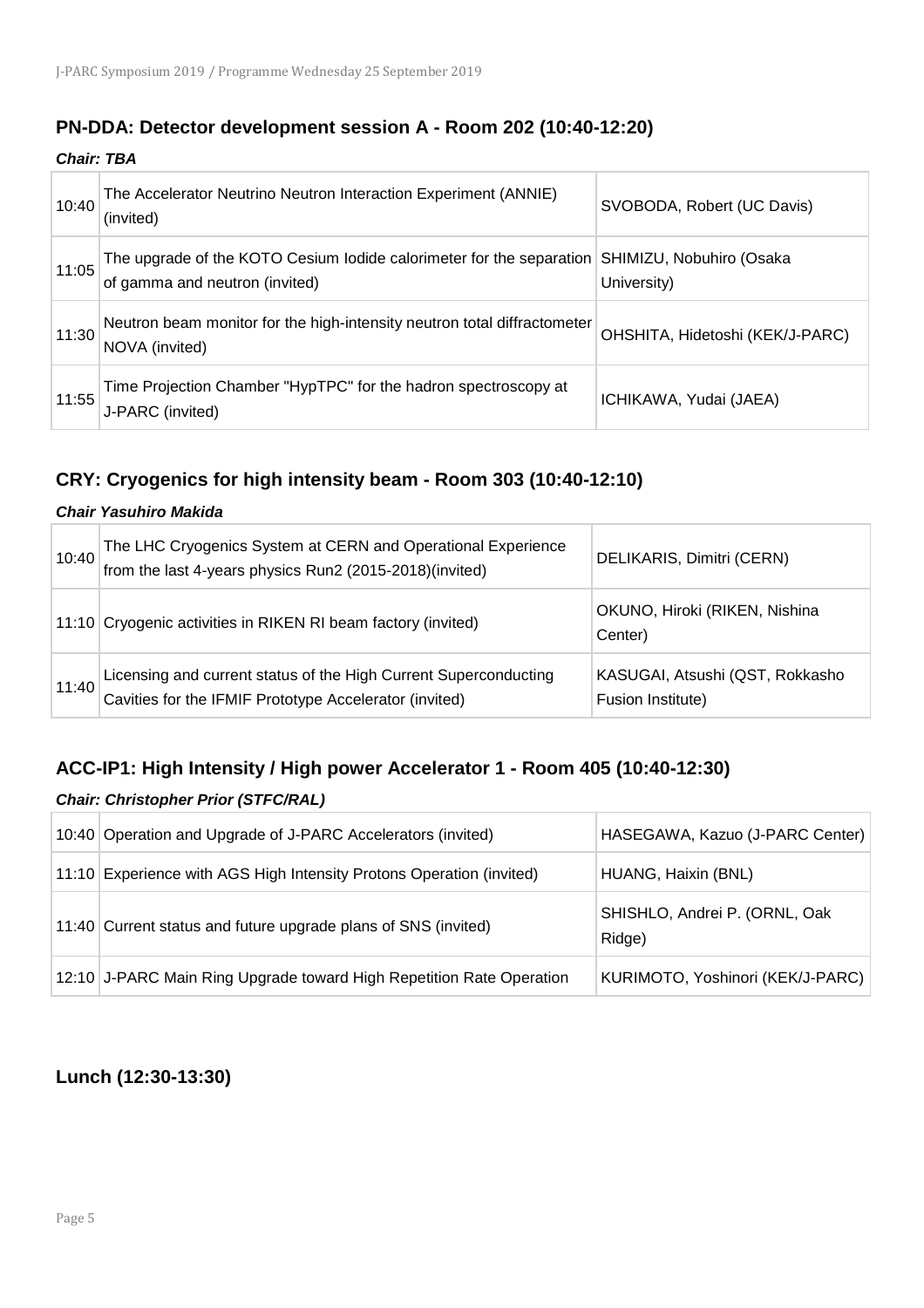## **Parallel Session 2 - (13:30-15:20)**

## **MLF-SP: MLF Review Session "Breakthrough with muons & neutrons" - Convention Hall 200 (13:30-15:10)**

#### *Chair: Jun Sugiyama (CROSS)*

| 13:30 | Topological magnetic excitations and magnetic anisotropy in<br>ferromagnetic CrI <sub>3</sub> (invited) | DAI, Pencheng (Rice University)                        |
|-------|---------------------------------------------------------------------------------------------------------|--------------------------------------------------------|
| 13:55 | Black is the new green - making carbon battery anodes from<br>biowaste (invited)                        | DREW, Alan (Queen Mary University of<br>London)        |
|       | 14:20 Insights into caloric materials: a neutron scattering study (invited)                             | LI, Bing (Chinese Academy of Sciences)                 |
| 14:45 | Dynamics of macromolecules: state of the art and future<br>perspectives (invited)                       | RICHTER, Dieter (Jülich Center for<br>Neutron Science) |

## **ADS: Accelerator Driven Nuclear Transmutation System - Room 102 (13:30-15:20)**

#### *Chair: Masatoshi Futakawa (J-PARC. JAEA)*

|       | 13:30 Huizhou Nuclear Research Center in 2019 (invited)                                                                                            | ZHAN, Wenlong (Institute of Modern<br>Physics, CAS) |
|-------|----------------------------------------------------------------------------------------------------------------------------------------------------|-----------------------------------------------------|
| 14:05 | Irradiation Experiments on <sup>237</sup> Np and <sup>241</sup> Am by Accelerator-Driven<br>System at Kyoto University Critical Assembly (invited) | PYEON, Cheol Ho (Kyoto Univ.)                       |
| 14:40 | A Plan of Materials Irradiation Facility at J-PARC for Development of<br>ADS and High-power Accelerator Facilities                                 | MAEKAWA, Fujio (J-PARC Center,<br>JAEA)             |
|       | 15:00 Status of LBE studies and experimental plan at JAEA                                                                                          | SAITO, Shigeru (J-PARC Center,<br>JAEA)             |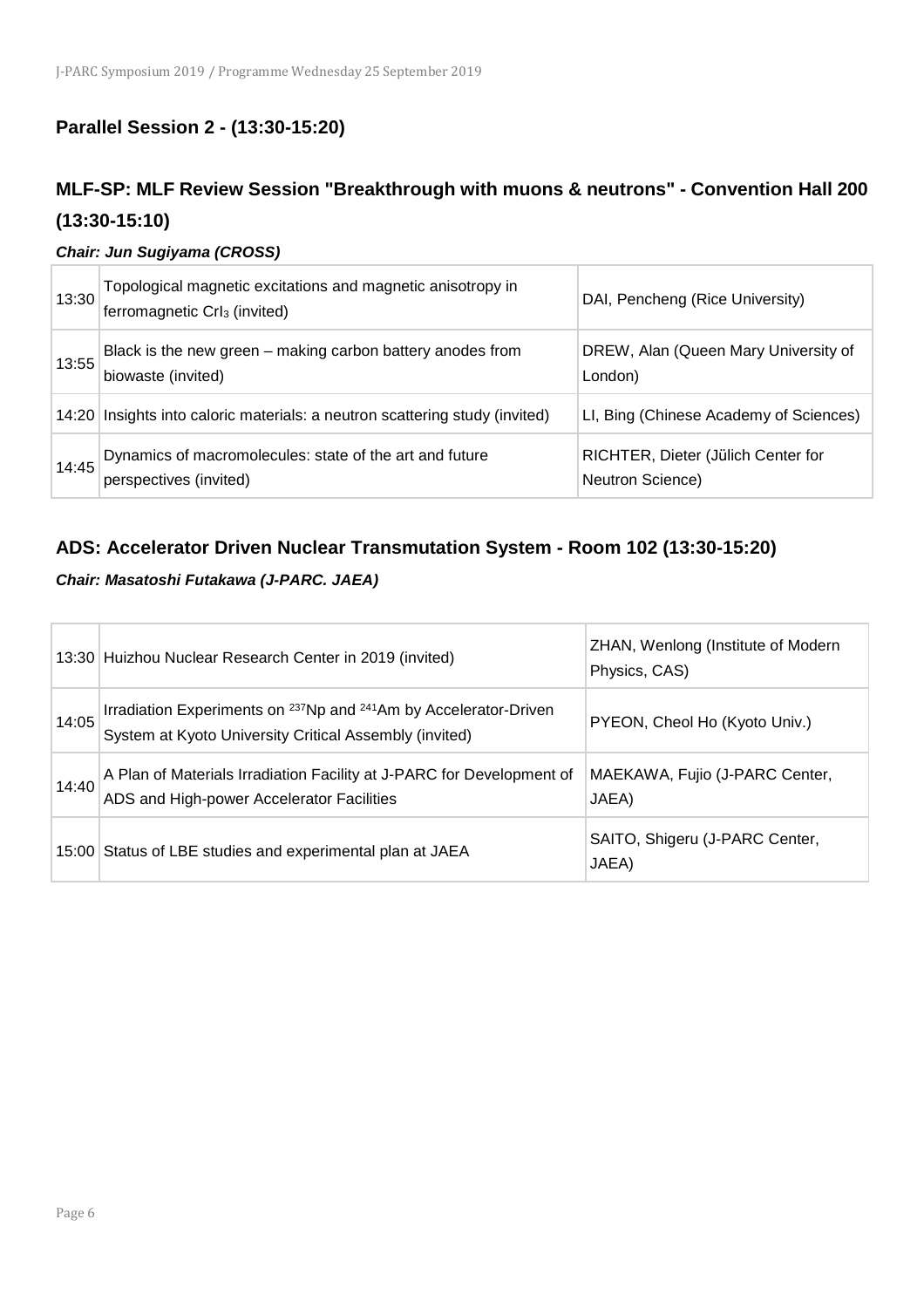## **PN-NP1: Neutrino Physics session 1 - Room 201 (13:30-15:20)**

#### *Chair: Ken Sakashita (KEK)*

|       | 13:30 The Precision Reactor Oscillation and Spectrum Experiment (invited)              | MUMM, Pieter (National Insitute of<br>Standards and Technology) |
|-------|----------------------------------------------------------------------------------------|-----------------------------------------------------------------|
| 13:55 | Review of sterile neutrino experiments with accelerator neutrinos<br>(invited)         | MARUYAMA, Takasumi (KEK)                                        |
| 14:20 | T2K future prospects with J-PARC neutrino beam and near detector<br>upgrades (invited) | MATSUBARA, Tsunayuki (KEK)                                      |
| 14:45 | Neutrino oscillation and matter-antimatter asymmetry of universe<br>(invited)          | YIN, Wen (KAIST)                                                |

## **PN-FK: Flavor Physics session (Kaon) (13:30-15:20) - Room 202 (13:30-15:20)**

#### *Chair: Koji Shiomi (KEK)*

|       | 13:30 Kaon - theoretical overview (invited)                                                               | YAMAMOTO, Kei (University of<br>Zurich / Hiroshima University) |
|-------|-----------------------------------------------------------------------------------------------------------|----------------------------------------------------------------|
| 14:00 | Recent Result on the Measurement of $K_L \rightarrow \pi^0$ vv at the J-PARC KOTO<br>Experiment (invited) | LIN, Chieh (National Taiwan<br>University)                     |
| 14:20 | Search for lepton universality violation in J-PARC E36 Experiment<br>(invited)                            | SHIMIZU, Suguru (Osaka<br>University)                          |
|       | 14:40 Kaon physics in Europe (invited)                                                                    | KOVAL, Michal (Charles University)                             |

## **PN-SH1: Strangeness-Hadron Physics joint - Room 303 (13:30-15:20)**

#### *Chair: Hiroaki Ohnishi (Tohoku University)*

| 13:30 | Kaonic Nuclear Bound State "K-pp" Observation and Possible Future<br>Plan (invited) | IWASAKI, Masahiko (RIKEN)                         |
|-------|-------------------------------------------------------------------------------------|---------------------------------------------------|
|       | 14:00 Hadron physics with photon beam (invited)                                     | NIIYAMA, Masayuki (Kyoto Sangyo)<br>University)   |
|       | 14:25 Heavy Flavor Hadron Physics at Belle and Belle II (invited)                   | MIYABAYASHI, Kenichi (Nara<br>Women's University) |
| 14:50 | Exclusive Hard Processes for Studying Hadron Structures at J-PARC<br>(invited)      | CHENG, Wen-Chen (Academia<br>Sinica)              |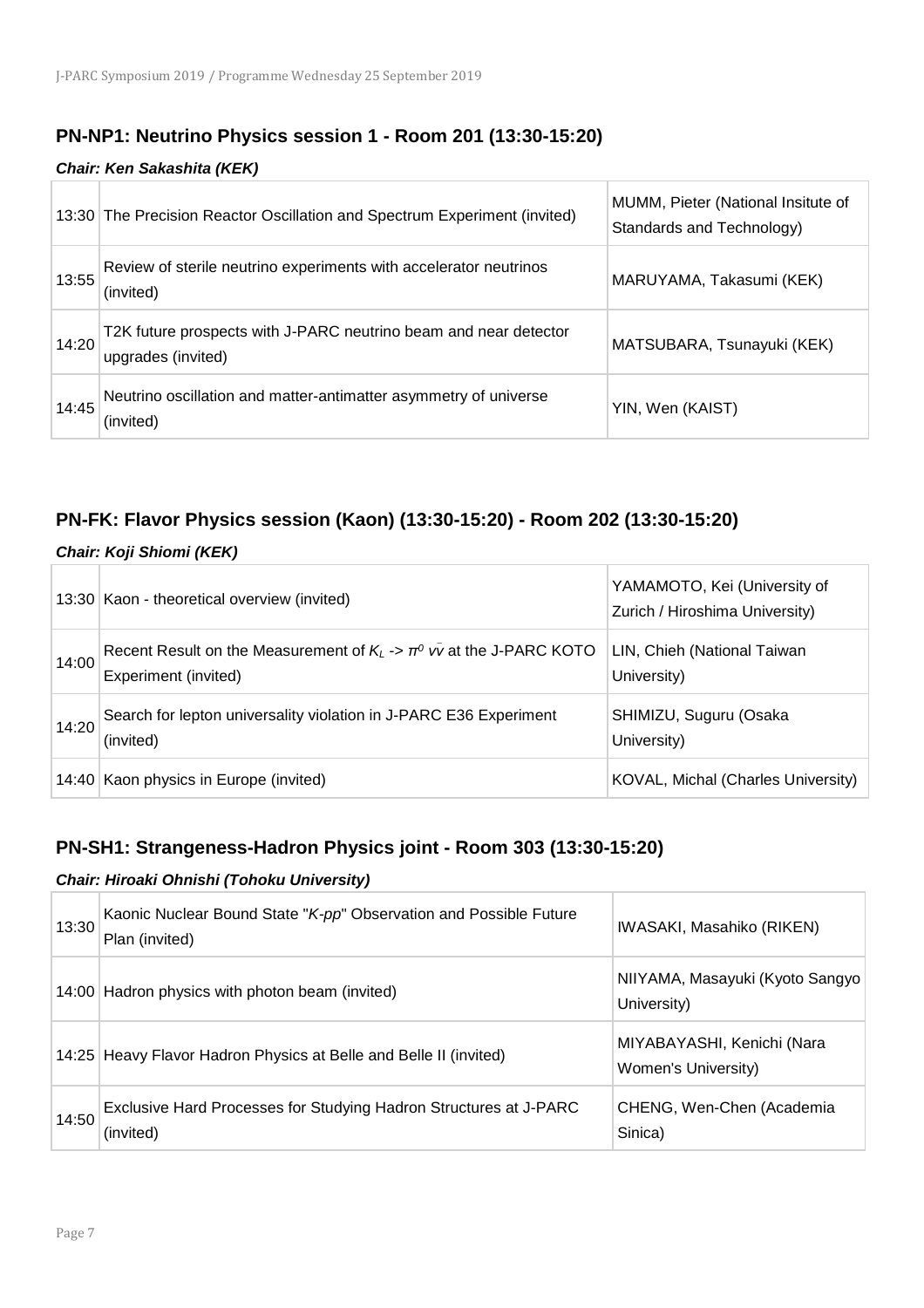#### **ACC-IP2: High Intensity / High power Accelerator 2 - Room 405 (13:30-15:00)**

#### *Chair: Hidetomo Oguri (J-PARC Center)*

| 13:30 Beam Commissioning Status and Future Plans of FRIB (invited)  | IKEGAMI, Masanori (FRIB/MSU)                                |
|---------------------------------------------------------------------|-------------------------------------------------------------|
| 14:00 Beam Commissioning Status and Future Plans of LIPAc (invited) | SAKAMOTO, Keishi (Rokkashi Fusion<br>Institute, QST)        |
| 14:30 Status and Plans of the ESS Neutron Source (invited)          | <b>GAROBY, Roland (European Spallation)</b><br>Source ERIC) |

#### **Coffee break (15:20-15:40)**

### **Parallel Session 3 - (15:40-17:30)**

#### **MLF-OV: MLF Overview - Convention Hall 200 (15:40-17:30)**

#### *Chair: Robert McGreevy (Rutherford Appleton Laboratory)*

| 15:40 Current Status in J-PARC MLF (invited)                   | KANAYA, Toshiji (J-PARC Center)                     |
|----------------------------------------------------------------|-----------------------------------------------------|
| 16:10 Current status of Muon Science Facility (invited)        | KAWAMURA, Naritoshi<br>(KEK-IMSS)                   |
| 16:40 Present Status of Neutron Source at J-PARC MLF (invited) | HAGA, Katsuhiro (J-PARC Center)                     |
| 17:10 J-PARC MLF Users Society (invited)                       | KUBO, Kenya (International<br>Christian University) |

#### **PN-DDB: Detector development session B - Room 201 (15:40-17:30)**

#### *Chair: TBA*

|       | 15:40 Recent DAQ developments at PSI (invited)                                                                    | RITT, Stefan (PSI)              |
|-------|-------------------------------------------------------------------------------------------------------------------|---------------------------------|
| 16:05 | High density positron detector Kalliope and its applications at J-PARC<br>muon and neutron measurements (invited) | KOJIMA, Kenji (TRIUMF)          |
| 16:30 | Positron Tracking Detector for Muon g-2/EDM Experiment at J-PARC   YOSHIOKA, Tamaki (Kyushu<br>(invited)          | University)                     |
| 16:55 | COMET Detectors to search for a muon to electron conversion<br>(invited)                                          | FUJII, Yuki (Monash University) |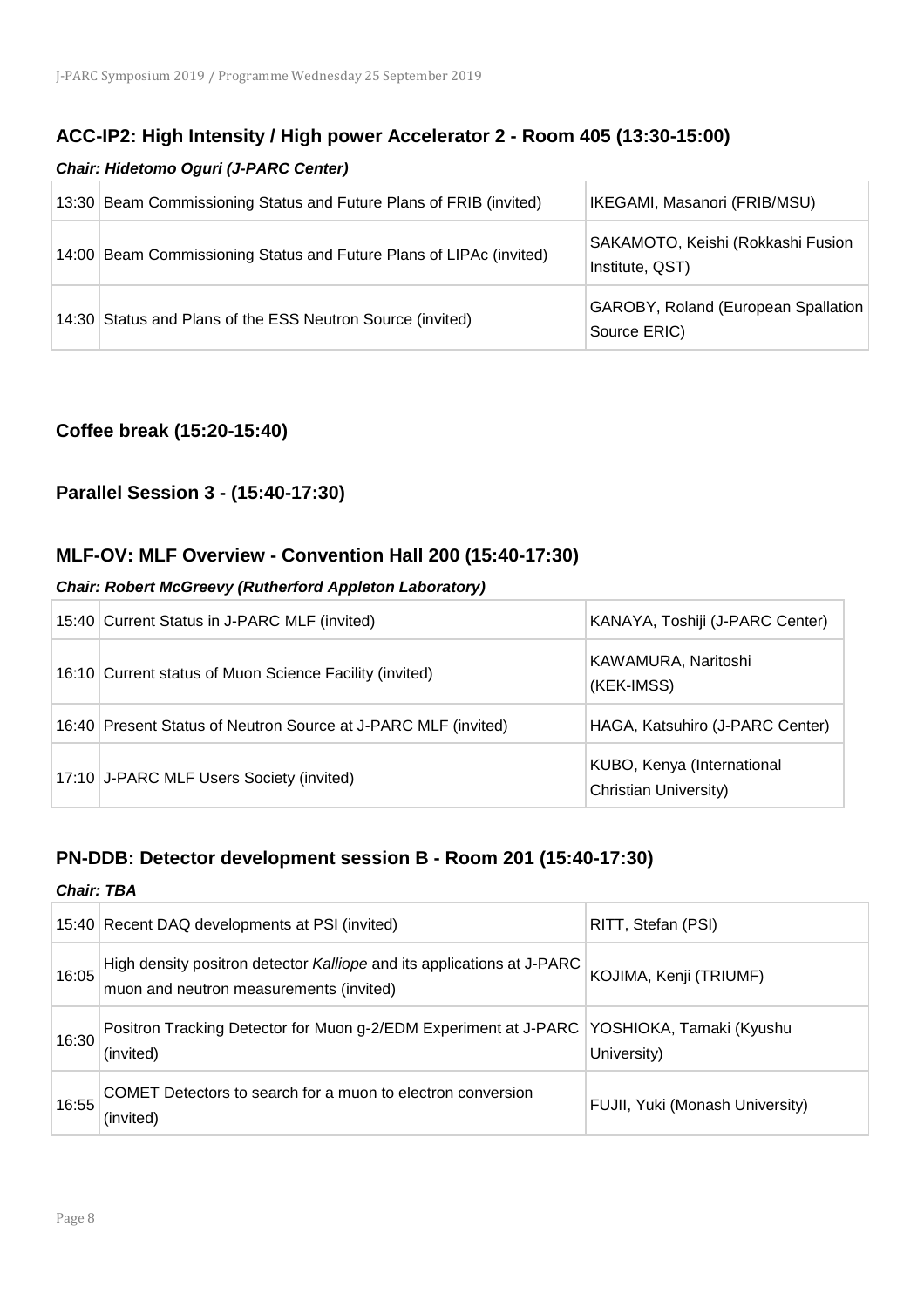### **MLF/PN: Fundamental physics of neutron and muon - Room 202 (15:40-17:30)**

#### *Chair: Masaharu Aoki(Osaka University)*

|       | 15:40 Muon g-2 in Two Higgs Doublet Models at The LHC (invited)                                                                       | <b>TAKEUCI, Michihisa</b>                           |
|-------|---------------------------------------------------------------------------------------------------------------------------------------|-----------------------------------------------------|
|       | 16:00 The Muon g-2 Experiment at Fermilab (invited)                                                                                   | KESHAVARZI, Alex (The<br>University of Mississippi) |
|       | 16:20 J-PARC muon g-2/EDM experiment (invited)                                                                                        | SATO, Yutaro (KEK)                                  |
| 16:40 | Muonium Hyperfine Structure Measurement in a Zero/High Magnetic Field<br>at J-PARC (invited)                                          | NISHIMURA, Shoichiro (KEK)                          |
| 17:00 | Laser spectroscopy of the 1s hyperfine splitting energy of muonic<br>hydrogen for the determination of proton Zemach radius (invited) | ISHIDA, Katsuhiko (RIKEN)                           |

## **PN-NA: Discussion of new attempts in particle and nuclear physics experiments - Room 303 (15:40-17:25)**

#### *Chair: Yoshiaki Fujii (KEK)*

| 15:40 New frontier with Laser spectroscopy of Muonium (invited) | YOSHIMURA, Koji (Okayama<br>University)     |
|-----------------------------------------------------------------|---------------------------------------------|
| 16:15 Review of Dark Photon Phenomenology (invited)             | SHIMOMURA, Takashi (Miyazaki<br>University) |
| 16:50 Dark photons (invited)                                    | KOZLOV, Gennady (JINR)                      |

## **ACC-IP3: High Intensity / High power Accelerator 3 - Room 405 (15:40-17:10)**

#### *Chair: Roland Garoby (European Spallation Source ERIC)*

| 15:40 | Status and Future Projects of the PSI High Intensity Proton Accelerator<br>(invited)   | KISELEV, Daniela C. (Paul Scherrer<br>Institut) |
|-------|----------------------------------------------------------------------------------------|-------------------------------------------------|
|       | 16:10 The status and upgrade plan of CSNS (invited)                                    | WANG, Sheng (CSNS/IHEP)                         |
| 16:40 | The FAIR Project: Realization including industrial contractors and status<br>(invited) | PYKA, Niels (GSI)                               |

## **Poster Session - 2F Concourse (17:40-19:40)**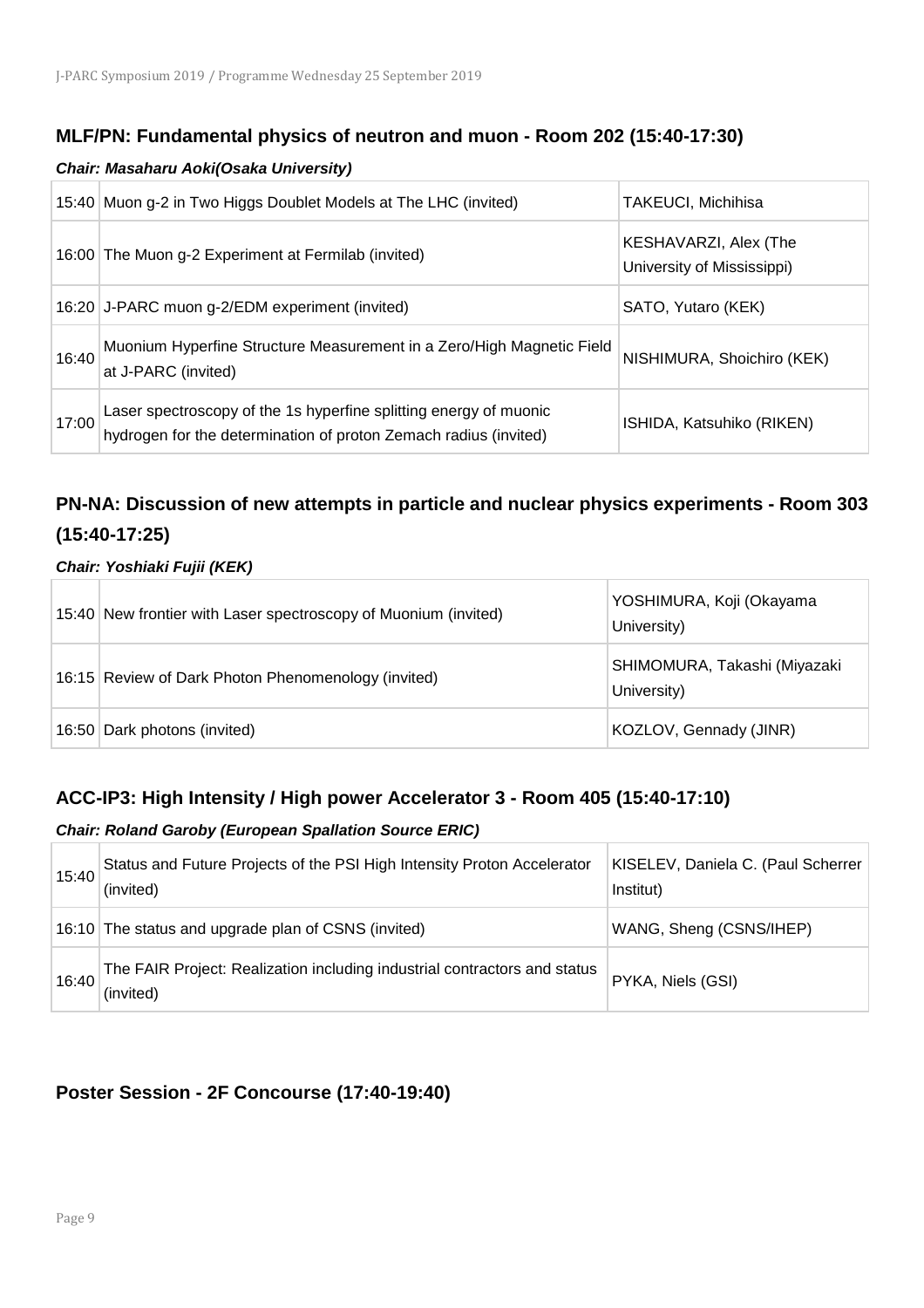# **Thursday 26 September 2019**

## **Plenary D - Main Convention Hall (08:45-10:20)**

#### *Chair: Tadashi Koseki/ Toshiji Kanaya*

|       | 08:45 Physics and Energy                          | JAFFE, Robert L. |
|-------|---------------------------------------------------|------------------|
|       | 09:30 Exploring the origins of the Earth and life | HIROSE, Kei      |
| 10:15 | announcement                                      |                  |

### **Coffee break (10:20-10:40)**

## **Parallel Session 4 - (10:40-12:30)**

## **ACC/PN-JS: Accelerator and Particle-Nuclear Physics joint session - Convention Hall 200 (10:40-12:25)**

#### *Chair: Takeshi Nakadaira (KEK)*

| 10:40 | Recent slow extraction beam loss reduction improvements at the CERN<br>SPS (invited)         | <b>FRASER, Matthew Alexander.</b><br>(CERN) |
|-------|----------------------------------------------------------------------------------------------|---------------------------------------------|
|       | 11:15 Status of the ESSnuSB Design Study (invited)                                           | <b>EKELOF, Tord (Uppsala University)</b>    |
| 11:50 | Highly intense muon beam and novel high-brightness muon beam<br>development at PSI (invited) | PAPA, Angela (PSI)                          |

## **MLF-SC: Strongly Correlated Electron System - Room 101 (10:40-12:30)**

|       | Chair: Tadashi Adachi (Sophia University)                                                                                                                                    |                                              |  |
|-------|------------------------------------------------------------------------------------------------------------------------------------------------------------------------------|----------------------------------------------|--|
| 10:40 | Hybridization and Decay of Magnetic Excitations in Two-Dimensional<br>Triangular Lattice Antiferromagnets (invited)                                                          | PARK, Je-Geun (Seoul National<br>University) |  |
| 11:10 | Broken time-reversal symmetry in superconducting Pr <sub>1-x</sub> La <sub>x</sub> Pt <sub>4</sub> Ge <sub>12</sub><br>(invited)                                             | SHU, Lei (Fudan University)                  |  |
| 11:40 | Spin orbit coupling and "preferred" magnetic excitations in iron based<br>superconductors (invited)                                                                          | LI, Yuan (Peking University)                 |  |
| 12:10 | Hole and Electron Doping Effect on the Magnetism in the Ce Free<br>Superconductor T'-La <sub>1.8-x</sub> Eu <sub>0.2</sub> Sr <sub>x</sub> CuO <sub>4-v</sub> F <sub>v</sub> | KAWAMATA, Takayuki (Tohoku<br>University)    |  |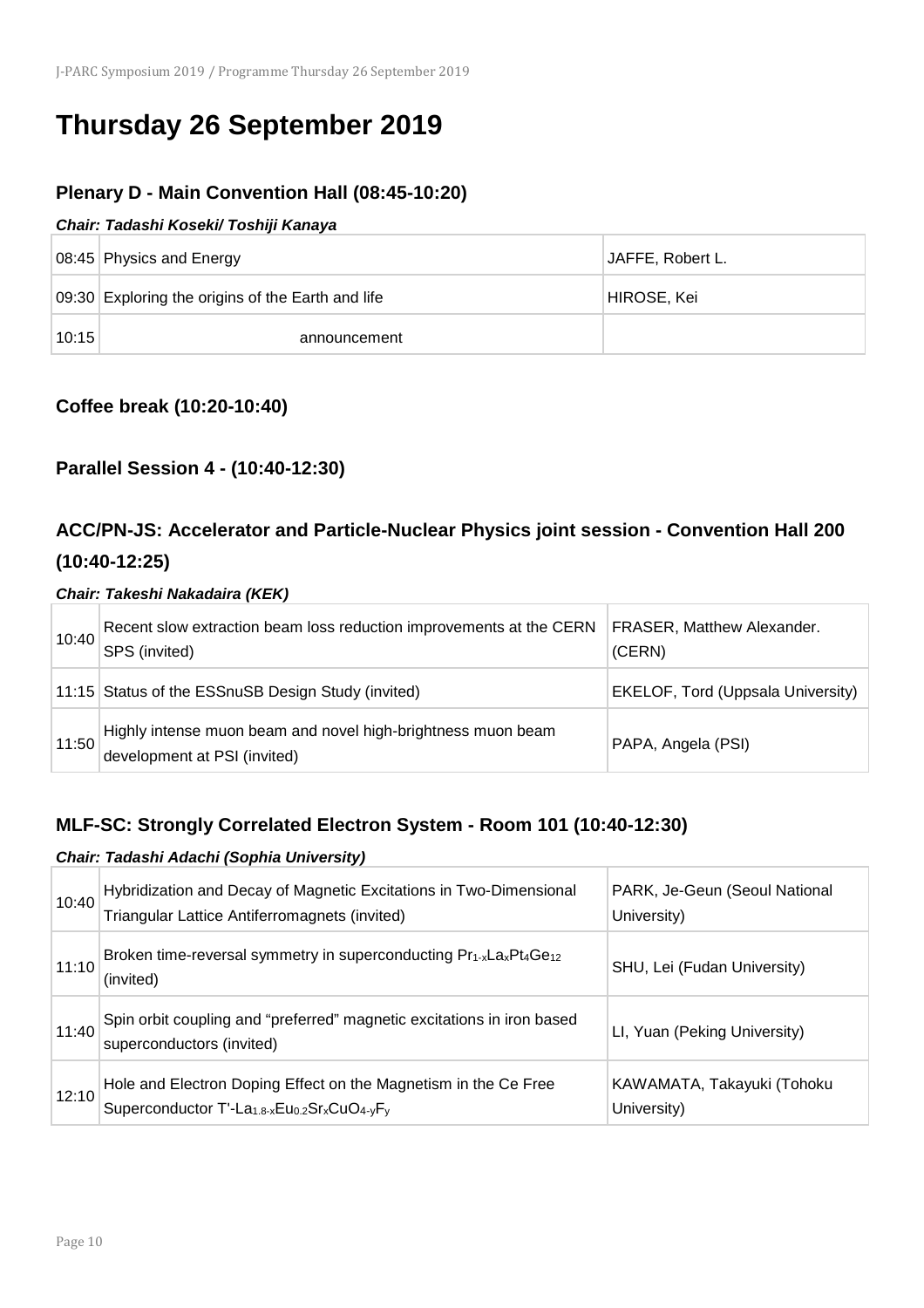## **MLF-IN: Industrial application - Room 102 (10:40-12:30)**

#### *Chair: Jun-ichi Suzuki (CROSS)*

| 10:40 | Muon- and Neutron-Induced Single-Event Upsets in 65-nm Static<br>Random Access Memories (invited)                             | WATANABE, Yukinobu (Kyushu<br>University)                                               |
|-------|-------------------------------------------------------------------------------------------------------------------------------|-----------------------------------------------------------------------------------------|
|       | 11:10 Research of Energy Materials with Muons in J-PARC (invited)                                                             | UMEGAKI, Izumi (Toyota Central<br><b>Research and Development</b><br>Laboratories, Inc) |
| 11:40 | Magnetic Field Dependence on Crystallization Process of FINEMET <sup>®</sup><br>Nano-crystalline Alloy Detected by µSR Method | OHTA, Motoki (Hitachi Metals)                                                           |
| 12:00 | Structural Analysis of Polybutadienes with Urethane Linkages by Small-<br><b>Angle Neutron Scattering</b>                     | SHODA, Yasuhiro (Bridgestone<br>Corporation)                                            |

## **MLF-MO: Moderator for high power neutron source - Room 201 (10:40-12:30)**

| Chair: Yujiro Ikeda                                                         |                                                                      |  |
|-----------------------------------------------------------------------------|----------------------------------------------------------------------|--|
| 10:40 ESS Path to Low-Dimensional Moderators and Beyond (invited)           | TAKIBAYEV, Alan (ESS-ERIC)                                           |  |
| 11:10 Moderator Choices for SNS Second Target Station (STS) (invited)       | GALLMERIER, Franz X. (SNS, Ork)<br><b>Ridge National Laboratory)</b> |  |
| 11:40 The pelletized cold neutron moderators at the IBR-2 reactor (invited) | KULLIKOV, Sergey (JINR, FLNP)                                        |  |
| 12:10 Recent progress of J-PARC moderator development                       | TESHIGAWARA, Makoto (J-PARC<br>Center)                               |  |

#### **MLF-TE: New technology for Neutron and Muon Science - Room 304 (10:40-12:30)**

#### *Chair: Masahiro Hino (Kyoto University)*

|       | 10:40 New experimental opportunities at the ILL -NSE upgrades (invited)                                                    | FARAGO, Bela (Institute Laue<br>Langevin) |
|-------|----------------------------------------------------------------------------------------------------------------------------|-------------------------------------------|
|       | 11:10 Neutron focusing mirror development using metallic substrate (invited)                                               | YAMAGATA, Yutaka (RIKEN)                  |
| 11:40 | Ultra Slow Muon Generation and Its Application for Transmission Muon<br>Microscopy at J-PARC Muon Facility, MUSE (invited) | MIYAKE, Yasuhiro (J-PARC<br>Center/KEK)   |
|       | 12:10 Negative muon spin spectroscopy for the future materials science                                                     | SUGIYAMA, Jun (CROSS)                     |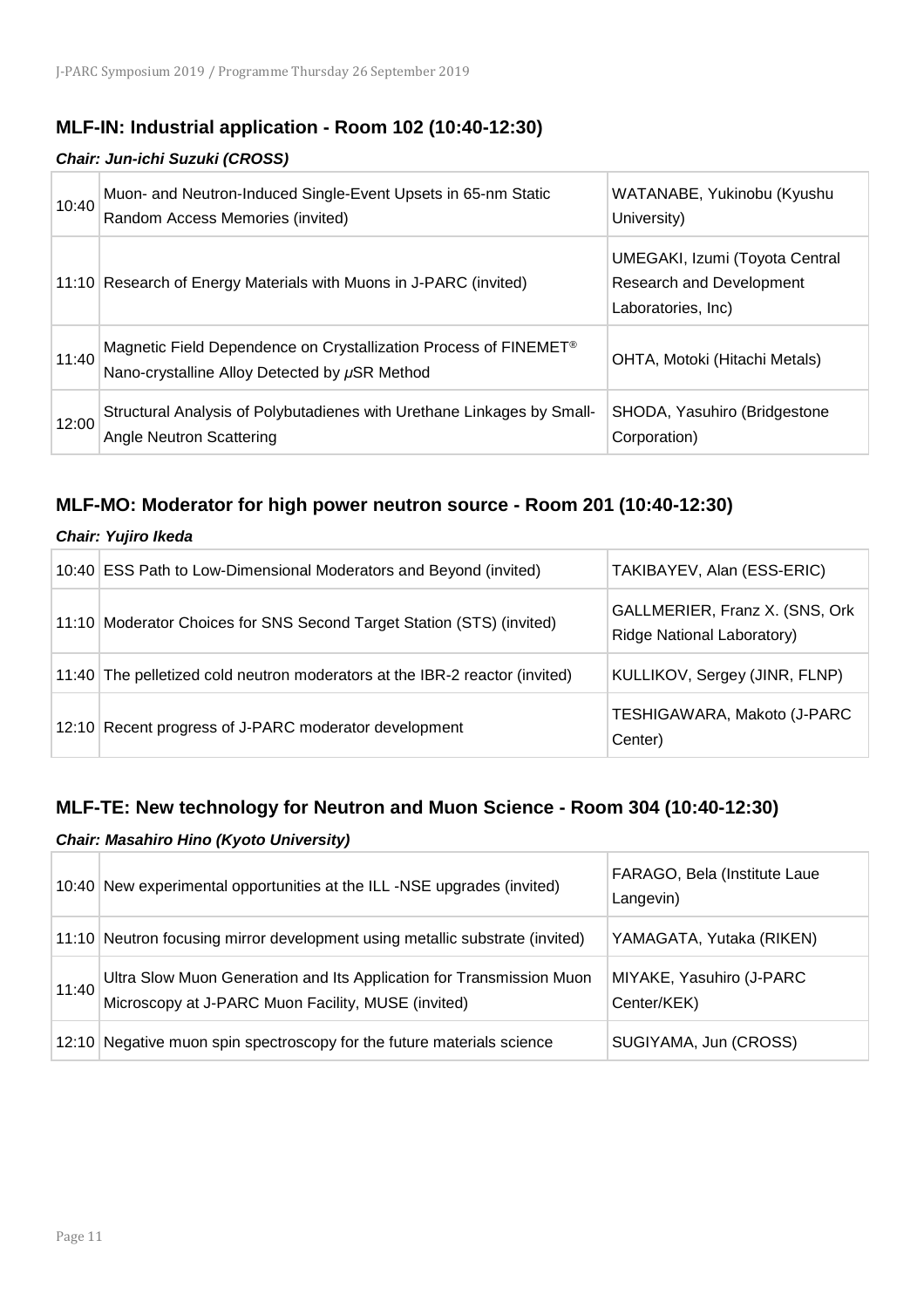## **MLF-DE: Deuteration - Room 406 (10:40-12:40)**

#### *Chair: Hiroyuki Aoki (J-PARC Center)*

| 10:40 | Development of Continuous Flow Direct Deuterium Labeling Methods<br>(invited)                                                                                   | SAJIKI, Hironao (Gifu Pharmaceutical<br>University)                             |
|-------|-----------------------------------------------------------------------------------------------------------------------------------------------------------------|---------------------------------------------------------------------------------|
| 11:10 | Old and New Methods in Deuteration Chemistry: Chemo-enzymatic<br>Synthesis at the European Spallation Source (invited)                                          | LEUNG, Anna (ESS-ERIC)                                                          |
|       | 11:40 Deuteration for Neutron Scattering (invited)                                                                                                              | LI, Peixun (ISIS Neutron and Muon<br>Source, Rutherford Appleton<br>Laboratory) |
|       | Structural characterization of the circadian clock protein complexes<br>12:10 composed of KaiA, KaiB and KaiC by integrative structural approaches<br>(invited) | YAGI, Hirokazu (Nagoya City<br>University)                                      |

## **Lunch (12:30-13:30)**

## **Parallel Session 5 - (13:30-15:20)**

## **MLF-IM: imaging - Room 101 (13:30-15:20)**

#### *Chair: Takenao Shinohara (J-PARC Center)*

| 13:30 | Toward new frontiers: Encounter and synergy of state-of-the-art<br>astronomical detectors and exotic quantum beams (invited) | TAKAHASHI, Tadayuki (IPMU, The<br>University of Tokyo)      |
|-------|------------------------------------------------------------------------------------------------------------------------------|-------------------------------------------------------------|
|       | 14:00 3D Bragg-Edge Elastic Strain Tomography (invited)                                                                      | <b>WENSRICH, Christopher (University</b><br>of Newcastle)   |
| 14:30 | Optimization of crystal growth through in-situ energy-resolved neutron<br>imaging (invited)                                  | PERRODIN, Didier (Lawrence<br>Berkeley National Laboratory) |
| 15:00 | Japanese-sword Crystallographic Study Based on Pulsed Neutron<br>Imaging at J-PARC                                           | OIKAWA, Kenichi (J-PARC Center)                             |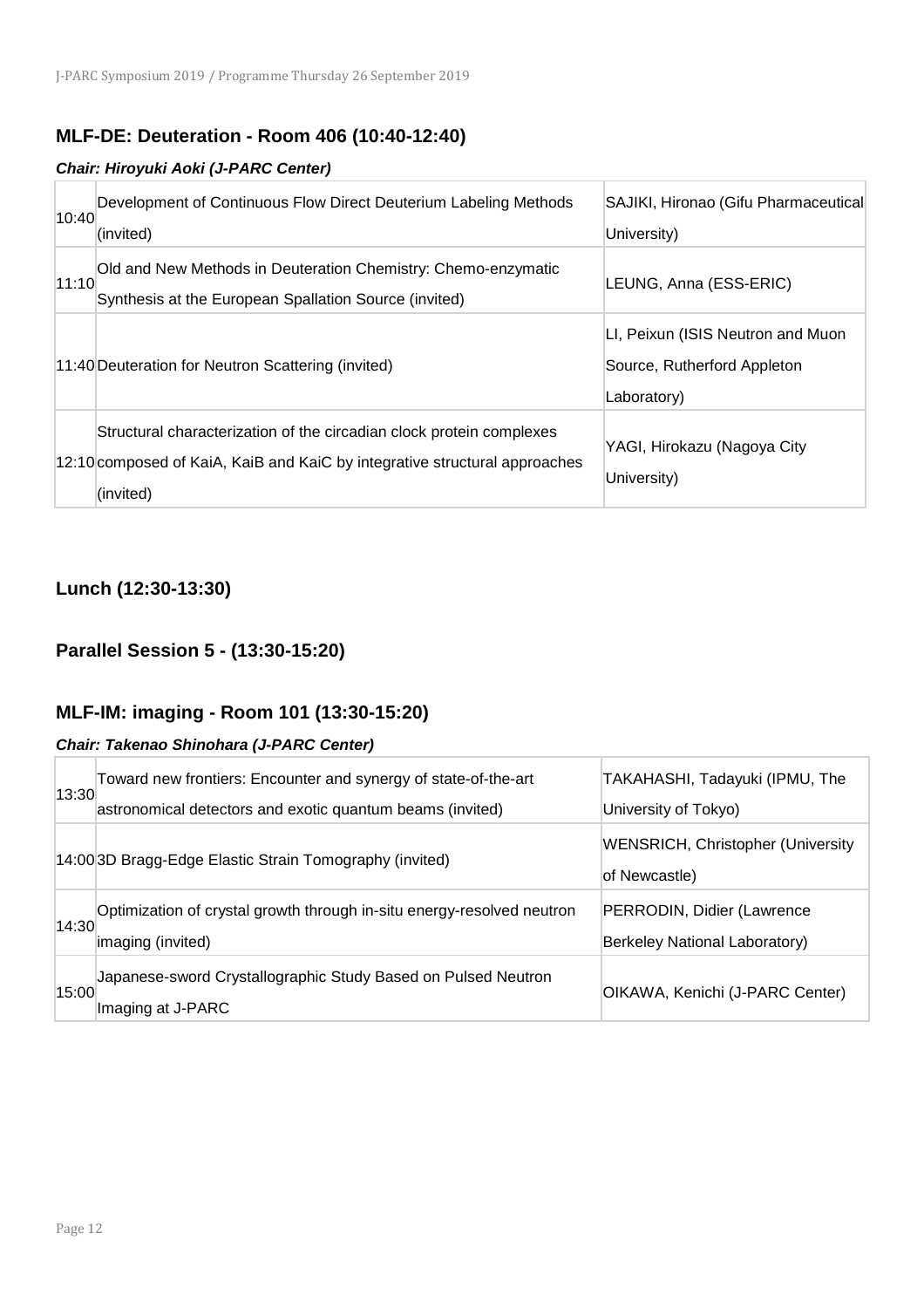### **MLF-DA: Data analysis - Room 102 (13:30-15:10)**

#### *Chair: Toshiya Otomo (KEK-IMSS)*

| 13:30 | A Viscoelastic Hydrodynamics Theory of the Collective Density<br>Fluctuations in Liquids and Glasses (invited) | ZHANG, Yang (University of Illinois) |
|-------|----------------------------------------------------------------------------------------------------------------|--------------------------------------|
|       | 14:00 Seeing atomic and molecular level dynamics in liquids (invited)                                          | IWASHITA, Takuya (Oita University)   |
| 14:30 | Real-Time and Real-Space Analysis of Coherent QENS for Liquid Metal KAWAKITA, Yukinobu (J-PARC<br>Antimony     | Center)                              |
| 14:50 | Electrostatic Potential Mapping by Maximum Entropy Method based on<br>Mott-Bethe relations                     | ISHIKAWA, Yoshihisa (CROSS)          |

## **PN-CS: Neutrino cross section and hadron - Room 201 (13:30-15:20)**

#### *Chair: Atsuko K. Ichikawa (Kyoto University)*

| 13:30 Hadron and Nuclear Theory for Oscillation Experiments (invited) | ALVAREZ-RUSO, Luis (IFIC)                    |
|-----------------------------------------------------------------------|----------------------------------------------|
| 13:55 T2K ND280 cross section results and future prospects (invited)  | MAHN, Kendall (Michigan State<br>University) |
| 14:20 Cross Section Results from the MicroBooNE Experiment (invited)  | HILL, Colton (Chiba University)              |
| 14:45 Possible hadron physics with neutrino beams (invited)           | IMAI, Kenichi (JAEA)                         |

#### **PN-FM: Flavor Physics session (muon) - Room 202 (13:30-15:10)**

*Chair: TBA*

|       | 13:30 Theory of Charged Lepton Flavour Violation (invited)                                                         | PASSEMAR, Emilie (Indiana<br>University/JLab) |
|-------|--------------------------------------------------------------------------------------------------------------------|-----------------------------------------------|
|       | 13:50 The MEG-II experiment at PSI (invited)                                                                       | SIGNORELLI, Giovanni (INFN)                   |
| 14:10 | The COMET experiment: search for muon-to-electron conversion<br>(invited)                                          | MORITSU, Manabu (KEK)                         |
|       | 14:30 Mu2e at Fermilab (invited)                                                                                   | RAY, Ronald (FNAL)                            |
| 14:50 | An experiment to search for $\mu$ -e conversion by using a pulsed proton<br>beam from J-PARC RCS - DeeMe (invited) | NAGAO, Daiki (Osaka University)               |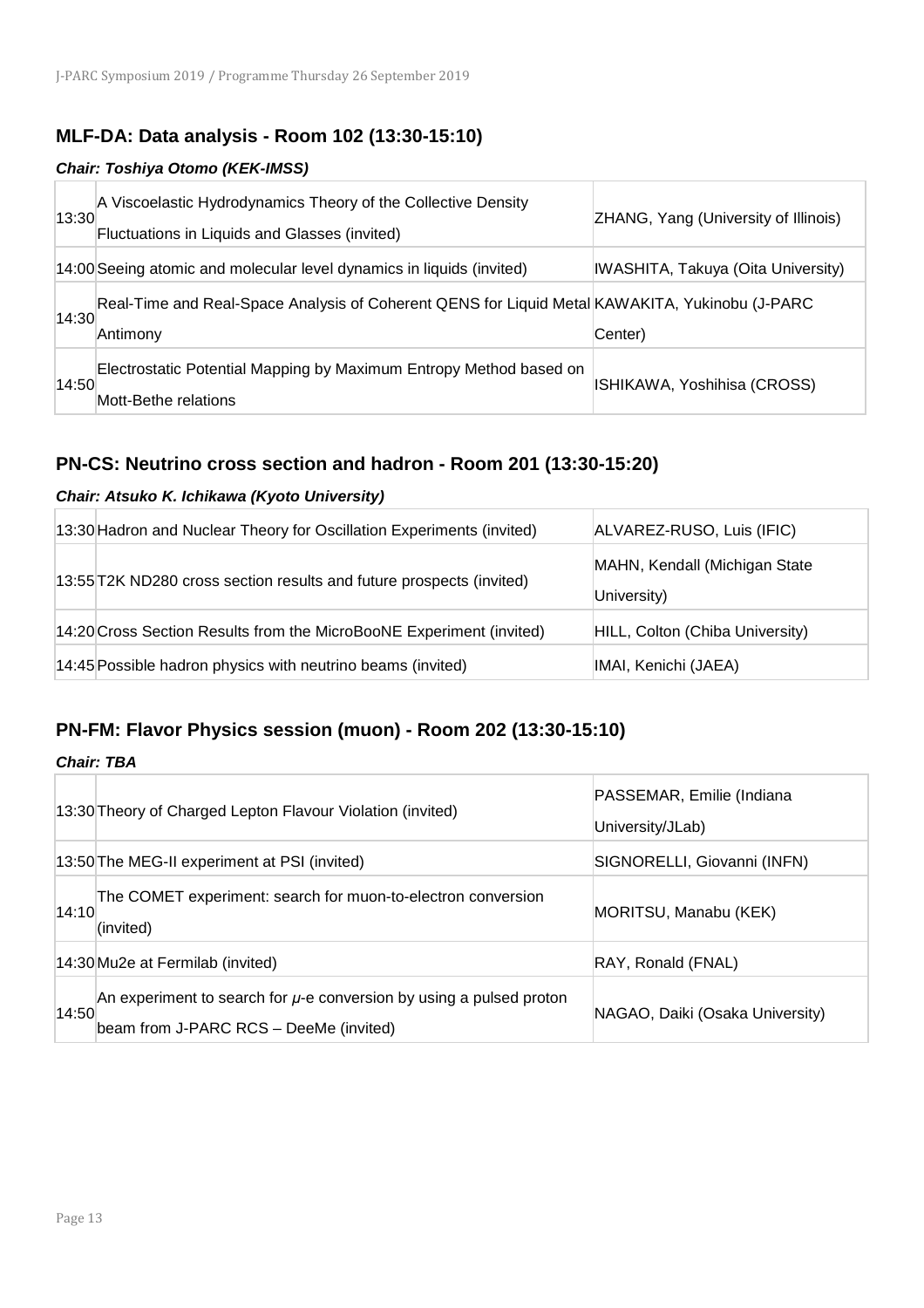## **PN-SH2: Strangeness-Hadron physics joint session 2 - Room 303 (13:30-15:20)**

#### *Chair: Toshiyuki Takahashi (KEK)*

|       | 13:30 Spectroscopic Study of Lambda Hypernuclei at J Lab (invited)                                                    | NAKAMURA, Satoshi (Tohoku<br>University)                  |
|-------|-----------------------------------------------------------------------------------------------------------------------|-----------------------------------------------------------|
| 13:55 | Recent result and future plan of hypernuclear y ray spectroscopic<br>experiment at J-PARC (invited)                   | YAMAMOTO, Takeshi (JAEA)                                  |
| 14:15 | J-PARC E07: Systematic study of double strangeness system with<br>hybrid emulsion method (invited)                    | YOSHIDA, Junya (JAEA)                                     |
|       | 14:35 High statistics $\Sigma p$ scattering experiment at J-PARC (invited)                                            | MIWA, Koji (Tohoku University)                            |
| 14:55 | Status and perspectives of hypertriton lifetime determination in<br>ultra-relativistic heavy ion collisions (invited) | <b>BUFALINO Stefania</b><br>(DISAT-Politecnico di Torino) |

### **MLF-TA: High power spallation neutron & muon target - Room 304 (13:30-15:20)**

#### *Chair: Makoto Teshigawara (J-PARC Center)*

| 13:30 | The Construction of the ESS Target Station - Current Progress and<br>Challenges (invited)                          | LINANDER, Rikard (ESS-ERIC)                        |
|-------|--------------------------------------------------------------------------------------------------------------------|----------------------------------------------------|
| 14:00 | Challenges in the Development and Operation of the MW-class SNS<br>Mercury Target (invited)                        | RIEMER, Bernard (Oak Ridge National<br>Laboratory) |
| 14:30 | Progress and challenges of the PSI Meson targets and relevant systems KISELEV, Daniela (Paul Scherrer<br>(invited) | Institut)                                          |
| 15:00 | Present Status of Muon Production Target at J-PARC MLF MUSE<br>(invited)                                           | MAKIMURA, Shunsuke (J-PARC<br>Center/KEK-IMSS)     |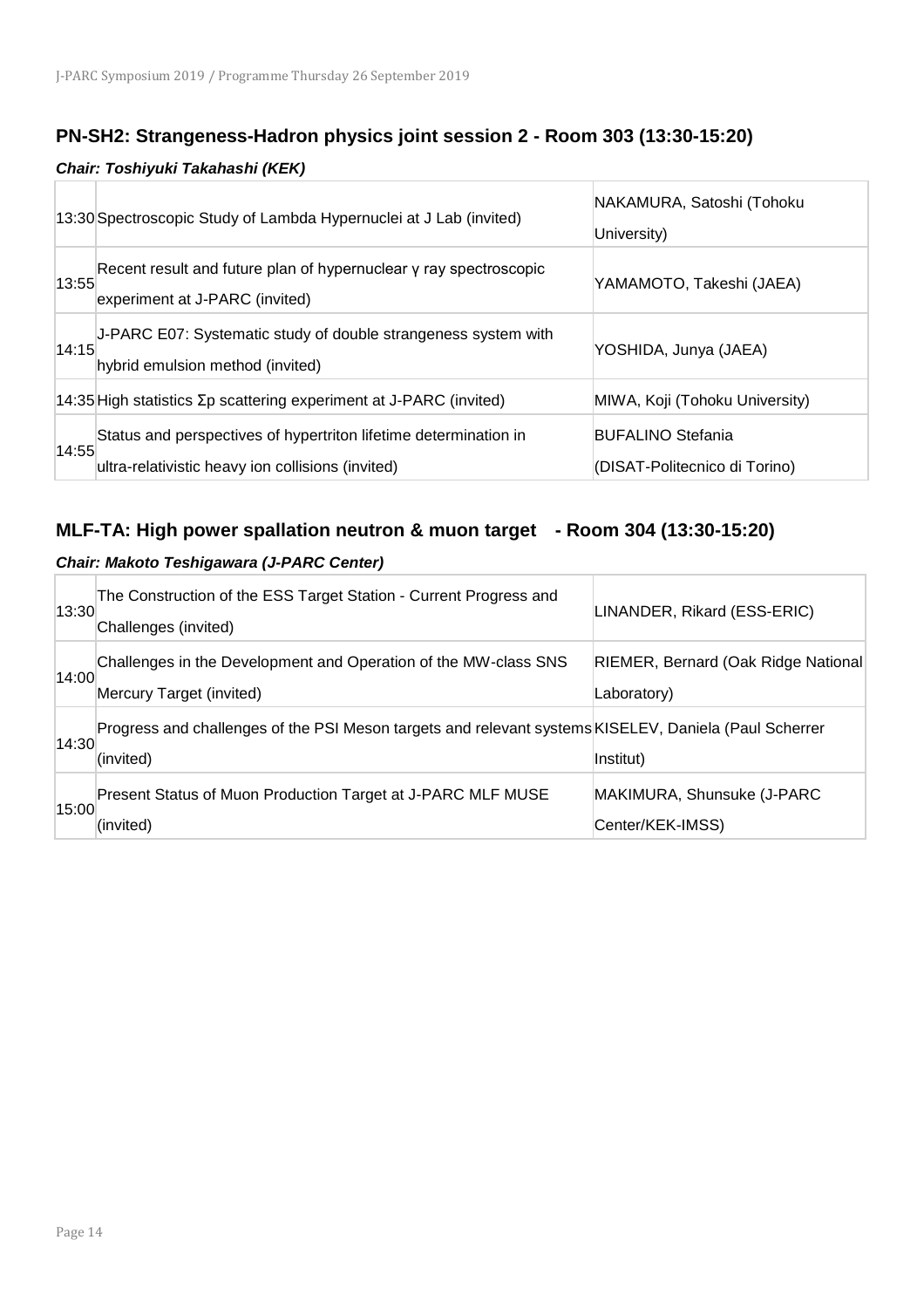## **SAF: Safety for Intensity Frontier - Room 404 (13:30-15:00)**

#### *Chair: Hirohito Yamazaki (J-PARC Center, KEK)*

|       | 13:30 Radiation evaluation at RIBF (invited)                                                                | TANAKA, Kanenobu (RIKEN Nishina<br>Center) |
|-------|-------------------------------------------------------------------------------------------------------------|--------------------------------------------|
|       | Behavior of gaseous radionuclides produced in the gold target at the                                        | BESSHO, Kotaro (Safety Division,           |
| 14:00 | J-PARC Hadron Experimental Facility                                                                         | J-PARC Center)                             |
| 14:20 | Experimental study on neutron attenuation for 24 GeV/c proton beam on SANAMI, Toshiya (Radiation Science    |                                            |
|       | a thick Cu target                                                                                           | Center, KEK)                               |
| 14:40 | Behavior of tritium release from a stainless vessel of the mercury target KASUGAI Yoshimi (Safety Division, |                                            |
|       | as a spallation neutron source                                                                              | J-PARC Center)                             |

## **ACC-IP4: High Intensity/High Power Accelerator 4 - Room 405 (13:30-15:20)**

#### *Chair: Masahito Yoshii (KEK)*

| 13:30 Status of FNAL and PIP-II project (invited)          | MERMINGA, Lia (Fermilab)                                 |
|------------------------------------------------------------|----------------------------------------------------------|
| 14:00 LHC status and the HL-LHC project (invited)          | GILARDONI, Simone (CERN)                                 |
| 14:30 ISIS upgrade and the feasibility study (invited)     | MACHIDA, Shinji (STFC Rutherford<br>Appleton Laboratory) |
| 15:00 J-PARC Contributions to LHC Injector Upgrade Project | OHMORI, Chihiro (KEK/J-PARC<br>Center)                   |

### **MLF-SO: Softmatter - Room 406 (13:30-15:20)**

#### *Chair: Hideki Seto (KEK-IMSS)*

|       | 13:30 QENS and Soft Matter - Opportunities for the future (invited)                                                         | SAKAI, Victoria Garcia (ISIS Neutron<br>and Muon Facility, STFC) |
|-------|-----------------------------------------------------------------------------------------------------------------------------|------------------------------------------------------------------|
| 14:00 | Interfacial Structure of Thin Polyelectrolyte Films by Neutron Reflectivity<br>(invited)                                    | TANAKA, Keiji (Kyushu University)                                |
| 14:30 | Dynamics of Ring on Polymer in Polyrotaxane Investigated by<br>Quasi-elastic Neutron Scattering and MD simulation (invited) | MAYUMI, Koichi (The University of<br>Tokyo)                      |
|       | 15:00 Molecular dynamics in rubber probed by muon spin relaxation                                                           | TAKESHITA, Soshi (KEK-IMSS)                                      |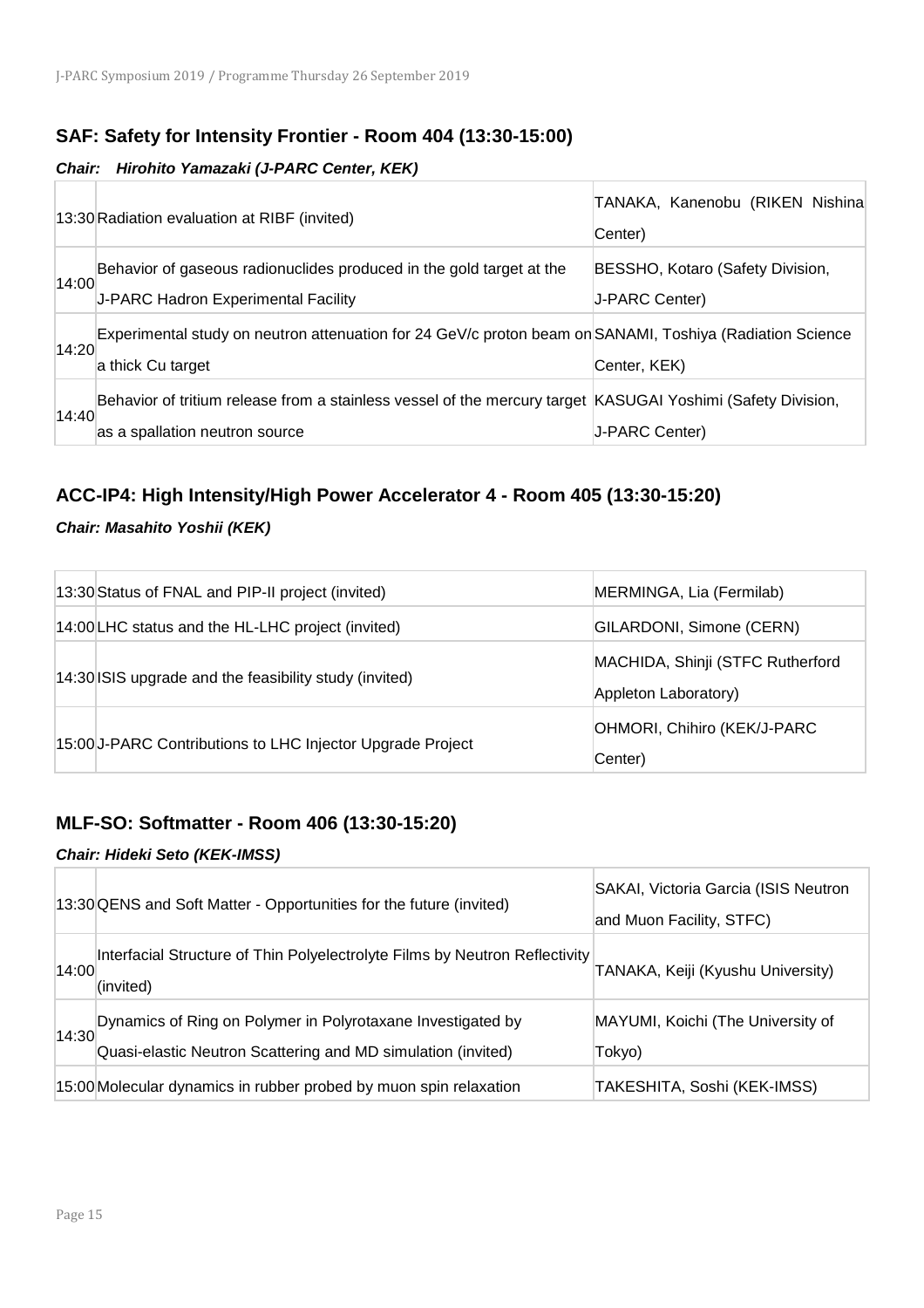## **Coffee break (15:20-15:40)**

## **Parallel Session 6 - (15:40-17:30)**

## **MLF-RS: Residual Stress, Engineering Materials - Room 101 (15:40-17:30)**

#### *Chair: Yo Tomota (AIST)*

|       | In-situ neutron diffraction study of cooperative deformation in high-entropy alloys WANG, Xun-Li (City University |                         |
|-------|-------------------------------------------------------------------------------------------------------------------|-------------------------|
| 15:40 | at ultralow temperatures (invited)                                                                                | of Hong Kong)           |
|       | Dynamic Ferrite Transformation Behavior Analyzed by In-Situ Neutron                                               | SHIBATA, Akinobu (Kyoto |
| 16:10 | Diffraction during Thermomechanical Processing (invited)                                                          | University)             |
| 16:40 | Deformation behavior of directionally solidified Mg-LPSO alloy studied by in-situ DROZDENKO, Daria                |                         |
|       | techniques                                                                                                        | (Kumamoto University)   |
|       |                                                                                                                   | HARJO, Stefanus (J-PARC |
|       | 17:00 Archaeometallurgy Study of Japanese Sword Using Neutron Diffraction                                         | Center)                 |

## **MLF-ES: Energy Science - Room 102 (15:40-17:30)**

#### *Chair: Wataru Higemoto (JAEA)*

| 15:40 | Ionomer Films for Fuel Cells Cast on Different Substrates Analyzed by In-Situ  INUKAI, Junji (University of |                               |
|-------|-------------------------------------------------------------------------------------------------------------|-------------------------------|
|       | Neutron Reflectometry under Controlled Temperature and Humidity (invited)                                   | Yamanashi)                    |
| 16:10 | Hydrogen absorption and desorption reactions of hydrides studied by neutron                                 | SATO, Toyoto (Tohoku          |
|       | diffraction and inelastic neutron scattering (invited)                                                      | University)                   |
|       | 16:40 Neutrons & Muons for Future Energy Materials                                                          | <b>MANSSON, Martin</b>        |
| 17:10 | Diffusion dynamics of hydrogen atoms in PdPt nanoparticles studied by                                       | AKIBA, Hiroshi (University of |
|       | quasielastic neutron scattering                                                                             | Tokyo)                        |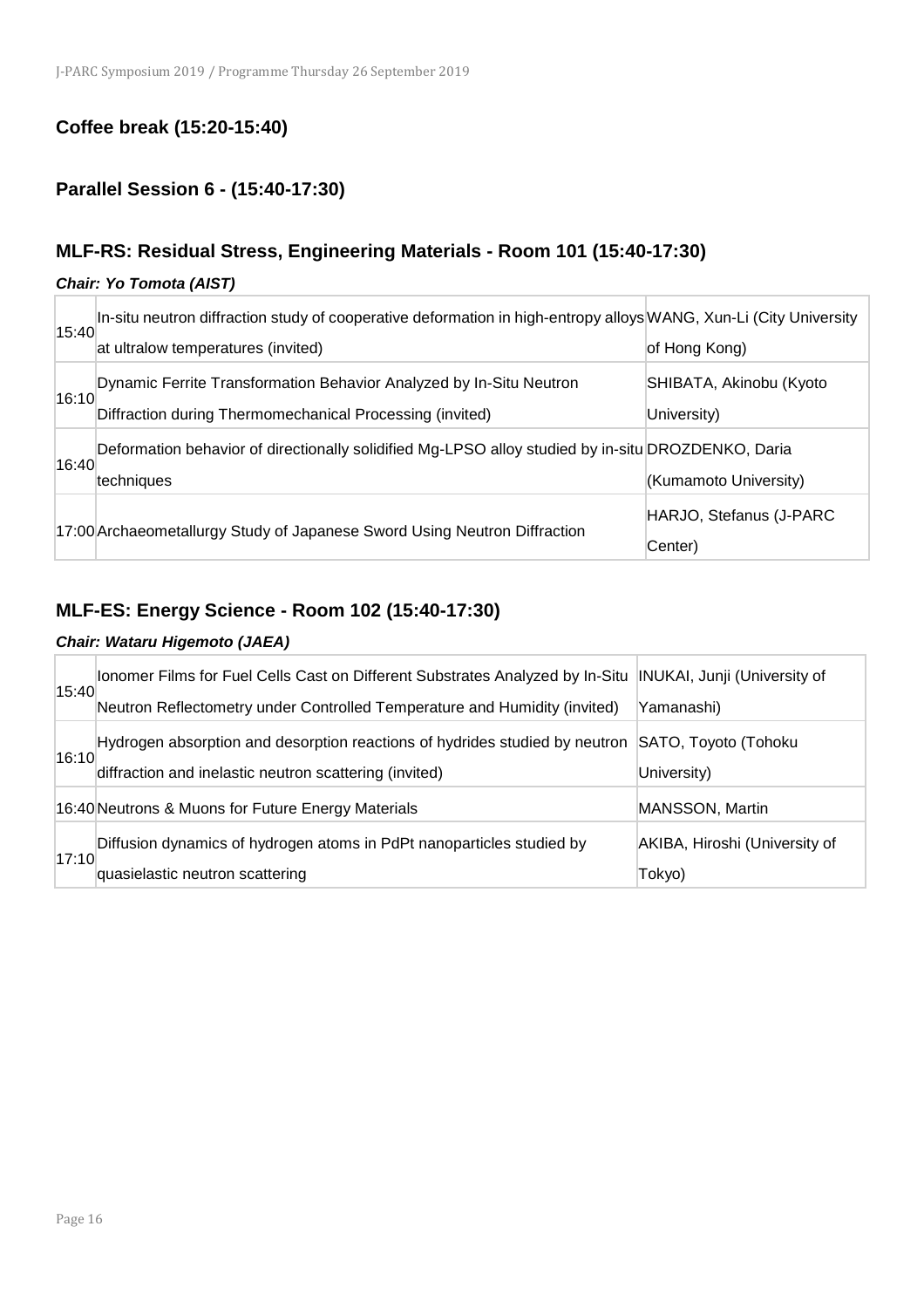## **PN-HP: Physics at J-PARC high-momentum beamline and hadron hall extension - Room 201 (15:40-17:30)**

#### *Chair: Kyoichiro Ozawa (KEK)*

| 15:40 | Measurement of the spectral change of vector mesons in nuclei at the<br>high-momentum beamline in J-PARC Hadron Experimental Facility (invited) | YOKKAICHI, Satoshi (RIKEN)                    |
|-------|-------------------------------------------------------------------------------------------------------------------------------------------------|-----------------------------------------------|
|       | 16:10 Prospects on fixed-target heavy ion physics opportunities at CERN (invited)                                                               | USAI, Gianluca (University of<br>Cagliari)    |
|       | 16:40 Heavy Ion Acceleration Plan at J-PARC (invited)                                                                                           | MIAKE, Yasuo (University of<br>Tsukuba)       |
|       | 17:05 Hadron spectroscopy with high-momentum hadron beams<br>(invited)                                                                          | SHIROTORI, Kotaro (RCNP,<br>Osaka University) |

## **PN-NP2: Neutrino Physics session 2 - Room 202 (15:40-17:30)**

#### *Chair: Takashi Kobayashi (KEK)*

|       | Latest Oscillation Results Combining Neutrino and Antineutrino Data from the BAIRD, Michael (University of |                               |
|-------|------------------------------------------------------------------------------------------------------------|-------------------------------|
| 15:40 | NOvA Experiment (invited)                                                                                  | Virginia)                     |
| 16:10 | The NOvA Deep Learning Program: New developments, successes, lessons, PSIHAS, Fernanda (University of      |                               |
|       | and prospects for further improving physics analyses (contributed)                                         | Texas)                        |
|       | 16:30 The Hyper-Kamiokande project (invited)                                                               | KONAKA, Akira (TRIUMF)        |
|       | 17:00 Technical achievements, challenges of DUNE (invited)                                                 | MAHN, Kendall (Michigan State |
|       |                                                                                                            | University)                   |

## **PN/MLF-SY: Symmetry in particle and nuclear physics - Room 303 (15:40-17:20)**

#### *Chair: Kenji Mishima (KEK)*

|       | 15:40 Fundamental Physics using Slow Neutrons (invited)                                                 | SHIMIZU, Hirohiko (Nagoya<br>University) |
|-------|---------------------------------------------------------------------------------------------------------|------------------------------------------|
| 16:05 | NOPTREX: Search for T Violation in Neutron-Nucleus Resonance Reactions SNOW, Mike (Indiana<br>(invited) | University/CEEM)                         |
|       | 16:30 Searches for the Neutron Electric Dipole Moment (invited)                                         | LINDNER, Thomas (TRIUMF)                 |
| 16:55 | Precise Neutron Lifetime Measurement Using Pulsed Neutron Beams at<br>J-PARC (invited)                  | SUMI, Naoyuki (Kyushu<br>University)     |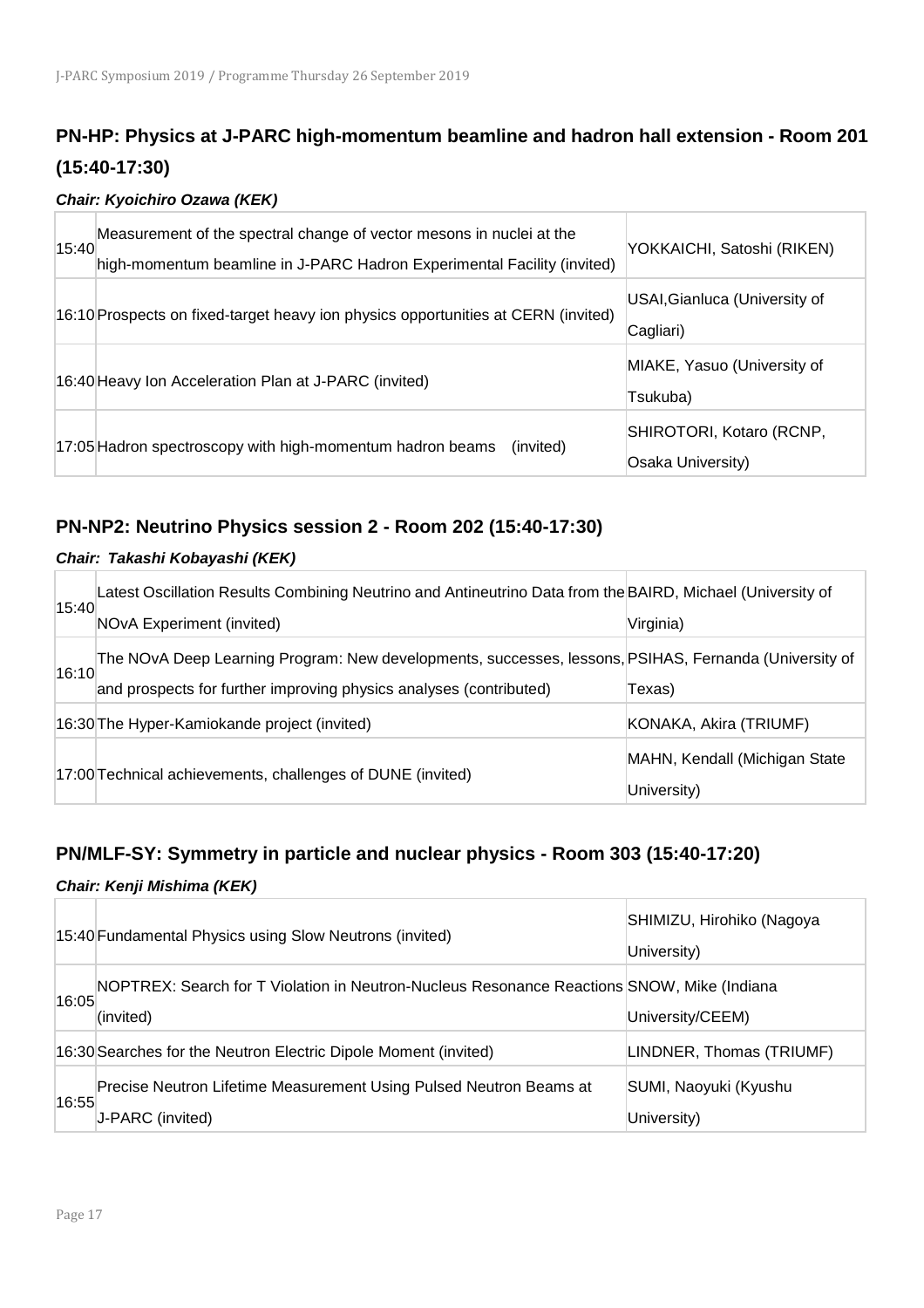## **PN-RA: Neutrino & Hadron Target, Radiation Damage/Thermal Shock Studies - Room 304 (15:40-17:30)**

*Chair: Shunsuke Makimura (J-PARC Center/KEK-IMSS)* 

|       | Targetry and beam intercepting devices activities at CERN: technological<br>15:40 challenges, beam irradiation tests and radiation damage considerations<br>(invited) | CALVIANI, Marco (CERN)   |
|-------|-----------------------------------------------------------------------------------------------------------------------------------------------------------------------|--------------------------|
| 16:10 | Challenges on Target Systems at CERN: Thermal Shock Studies at CERNs<br><b>HiRadMat Facility (invited)</b>                                                            | KADI, Yacine (CERN)      |
| 16:40 | Targets and Windows for Next Generation Long-Baseline Neutrino<br>Experiments (invited)                                                                               | ISHIDA, Taku (J-PARC)    |
| 17:05 | Target and Window Upgrades at J-PARC Hadron Experimental Facility<br>(invited)                                                                                        | TAKAHASHI, Hitoshi (KEK) |

### **MLF-EA: Elemental Analysis, Nuclear Data - Room 404 (15:40-17:10)**

#### *Chair: Koichiro Shimomura (KEK-IMSS)*

| 15:40 | Neutron Capture Reaction Data Measurement of Minor Actinides for                                        | KATABUCHI, Tatsuya (Tokyo |
|-------|---------------------------------------------------------------------------------------------------------|---------------------------|
|       | Development of Nuclear Transmutation Systems (invited)                                                  | Institute of Technology)  |
| 16:10 | High precision spectroscopy of muonic X-rays with a superconducting TES<br>detector at J-PARC (invited) | AZUMA, Toshiyuki (RIKEN)  |
|       | $ 16:40 $ Activities of neutron resonance absorption imaging in J-PARC (invited)                        | KAI, Tetsuya (J-PARC)     |

## **ACC-LC: High Luminosity Collider - Room 405 (15:30-17:30)**

#### *Chair: Yukiyoshi Onishi (KEK)*

| 15:30 Realizing high luminosity at SuperKEKB (invited)                              | MITSUKA, Gaku (KEK)                                |
|-------------------------------------------------------------------------------------|----------------------------------------------------|
| 16:00 A brief introduction to the Future Circular Collider (FCC) project (invited)  | OIDE, Katsunobu (CERN)                             |
| 16:30 Accelerator physics challenges for high luminosity frontier at CEPC (invited) | YU, Chenghui (Institute of High<br>Energy Physics) |
| 17:00 Current Status of the ILC (invited)                                           | MICHIZONO, Shinichiro (KEK)                        |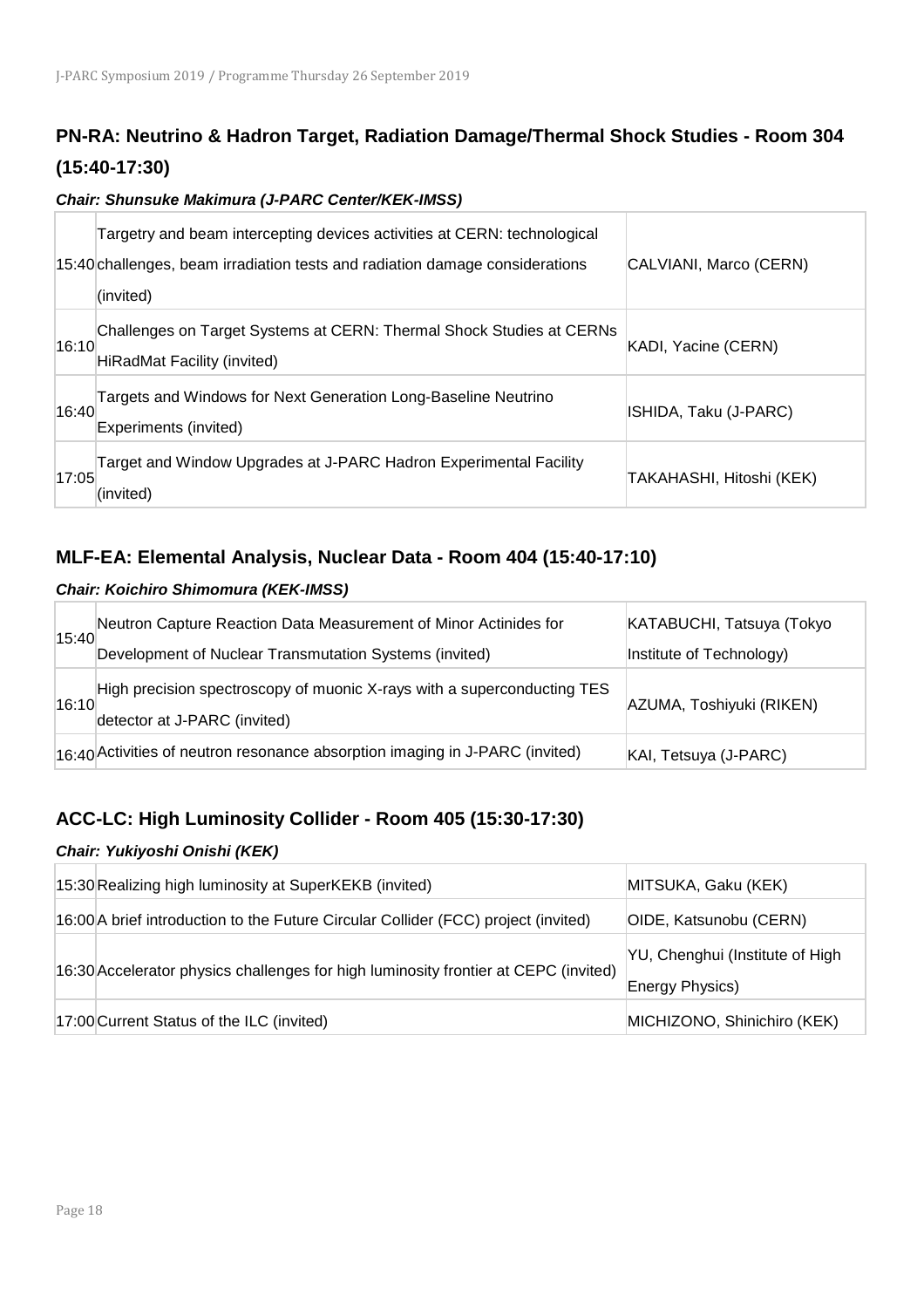## **MLF-BI: Biology - Room 406 (15:40-17:30)**

#### *Chair: Masaaki Sugiyama (Kyoto University)*

| 15:40 | A view on protein internal dynamics using Neutron Spinecho<br>Spectroscopy (invited)                    | BIEHL, Ralph (Forschungszentrum<br>Julich GmbH)                                            |
|-------|---------------------------------------------------------------------------------------------------------|--------------------------------------------------------------------------------------------|
|       | 16:10 Neutron and high-resolution X-ray structural studies of cellulases (invited)                      | <b>IGARASHI, Kiyohiko (The University</b><br>of Tokyo)                                     |
|       | 16:40 Muon stopping sites and stopping states in proteins (invited)                                     | SUGAWARA, Yoko (Toyota Physical<br>and Chemical Research<br>Institute/Kitasato University) |
| 17:10 | Subunit dynamics in $\alpha$ -crystallin through deuteration-assisted small-angle<br>neutron scattering | <b>INOUE, Rintaro (Kyoto University)</b>                                                   |

## **Coffee break (17:30-17:45)**

## **Closing Session - Main Convention Hall (17:45-18:15)**

*Chair: TBA*